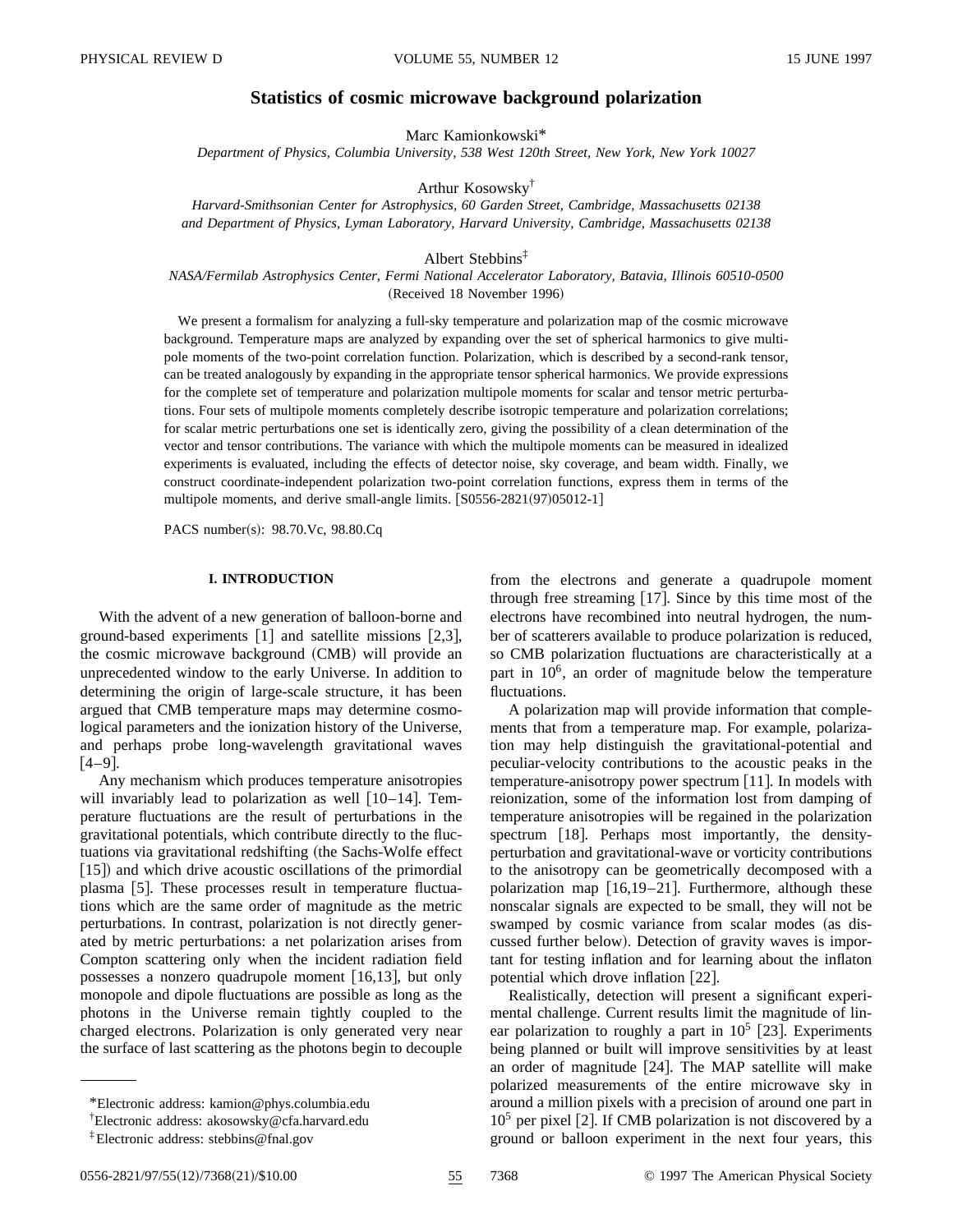satellite will almost certainly make the first detection. The Planck Surveyor (formerly COBRAS/SAMBA) may also make polarized measurements  $\lceil 3 \rceil$ . These experimental prospects, as well as the theoretical considerations above, motivate the analysis presented in this paper.

Previous theoretical treatments of CMB polarization have relied on a small-angle approximation, which is valid when considering patches of the sky small enough to be approximated as flat. Upcoming polarization maps will require a more sophisticated formalism. In this paper, we develop in detail a description of polarization on the full sky. The Stokes parameters conventionally used to describe polarization are not invariant under rotations of the coordinate system used to describe them, unlike temperature fluctuations, but rather transform as a second-rank tensor [13]. By expressing the polarization in terms of a complete, orthonormal set of tensor basis functions on the celestial sphere, power spectra and correlation functions which are independent of the coordinate system can be constructed. Earlier work on small patches of the sky chose a particular reference coordinate system which completely defines the polarization but obscures the physical interpretation of the polarization pattern. Also, the signal from vector and tensor perturbations is expected to contribute to CMB polarization primarily at large angles on the sky through gravitational effects, so the correct full-sky analysis is essential.

Our formalism is stated in terms of differential geometry on the sphere, using a notation widely used in general relativity. Similar calculations have recently been performed by Seljak and Zaldarriaga  $[20,21]$ , using spin-weighted spherical harmonics  $\left| 25 \right|$ . Although the formalisms employed differ substantially and the calculations are quite lengthy, we have verified that the end results are equivalent where they overlap, giving us confidence both are correct.

After a brief review of Stokes parameters, the next section defines the tensor spherical harmonic basis functions and gives useful explicit expressions and formulas for decomposing a polarization map into its harmonic components. Section III covers the statistics of the expansion coefficients of the temperature and polarization harmonics, derivations of variance estimates for the various multipole moments in idealized experiments, and a recipe for simulating a combined polarization and temperature map given theoretical angular power spectra. Section IV derives exact expressions for all of the multipole moments from scalar and tensor metric fluctuations, expressed in terms of the conventional Fourier components of radiation brightnesses. Section V then treats twopoint correlation functions of the Stokes parameters in a coordinate-independent manner and expresses the multipole moments and correlation functions in terms of each other. We also reproduce flat-sky results by taking small-angle limits and make an explicit connection with earlier work in particular fixed coordinate systems. Finally, a summary and discussion section briefly considers detection prospects for various polarization signals. A pair of mathematical appendixes collect results from differential geometry on the sphere and useful identities of Legendre polynomials and spherical harmonics.

## **II. DESCRIPTION OF POLARIZATION**

## **A. Review of Stokes parameters**

The cosmic microwave background is characterized completely by its temperature and polarization in each direction on the sky (assuming its frequency spectrum is a perfect blackbody). Polarized radiation is described in terms of the Stokes parameters  $Q$ ,  $U$ , and  $V$  [26]. For a monochromatic electromagnetic wave of frequency  $\omega_0$  propagating in the *z* direction, the components of the wave's electric field vector at a given point in space can be written as

$$
E_x = a_x(t)\cos[\omega_0 t - \theta_x(t)], \quad E_y = a_y(t)\cos[\omega_0 t - \theta_y(t)].
$$
\n(2.1)

If these two components are correlated, then the wave is said to be polarized. The Stokes parameters are defined as the time averages

$$
I = \langle a_x^2 \rangle + \langle a_y^2 \rangle, \tag{2.2}
$$

$$
Q \equiv \langle a_x^2 \rangle - \langle a_y^2 \rangle, \tag{2.3}
$$

$$
U = \langle 2a_x a_y \cos(\theta_x - \theta_y) \rangle, \tag{2.4}
$$

$$
V = \langle 2a_x a_y \sin(\theta_x - \theta_y) \rangle. \tag{2.5}
$$

The parameter *I* gives the radiation intensity which is positive definite. The other three parameters can take either sign and describe the polarization state. For unpolarized radiation,  $Q = U = V = 0$ . The Stokes parameters are additive for incoherent superpositions of waves, which makes them natural variables for describing polarized radiative transport.

In most applications polarization is measured in units of intensity; however it is conventional and convenient when studying the CMB to express polarization in terms of the difference in brightness temperature of a particular polarization state from that of the mean brightness temperature of the CMB. The rationale for this convention comes from the well-known result that the spectrum of polarization induced in the CMB is exactly the same as a temperature anisotropy, so in brightness temperature units the polarization should be independent of frequency.

The Stokes parameters *I* and *V* describe physical observables and are independent of the choice of coordinate system. However, *Q* and *U* describe orthogonal modes of linear polarization and depend on the axes in relation to which the linear polarization is defined. From Eqs.  $(2.5)$ , it is easy to show that when the coordinate system is rotated by an angle  $\alpha$ , the same radiation field is now described by the parameters

$$
Q' = Q\cos(2\alpha) + U\sin(2\alpha),
$$
  

$$
U' = -Q\sin(2\alpha) + U\cos(2\alpha).
$$
 (2.6)

Stated another way, under rotations of the coordinate system around the direction of propagation, the *Q* and *U* Stokes parameters transform like the independent components of a two-dimensional, second rank symmetric trace-free (STF) tensor. Thus we can equally well describe the linear polarization state by a polarization tensor  $\mathcal{P}_{ab}$ , which coincides with the photon density matrix  $[13]$ .

## **B. Scalar and tensor harmonic expansions**

Suppose we have an all-sky map of the CMB temperature  $T(\hat{\bf{n}})$  and polarization tensor  $\mathcal{P}_{ab}(\hat{\bf{n}})$ . The polarization tensor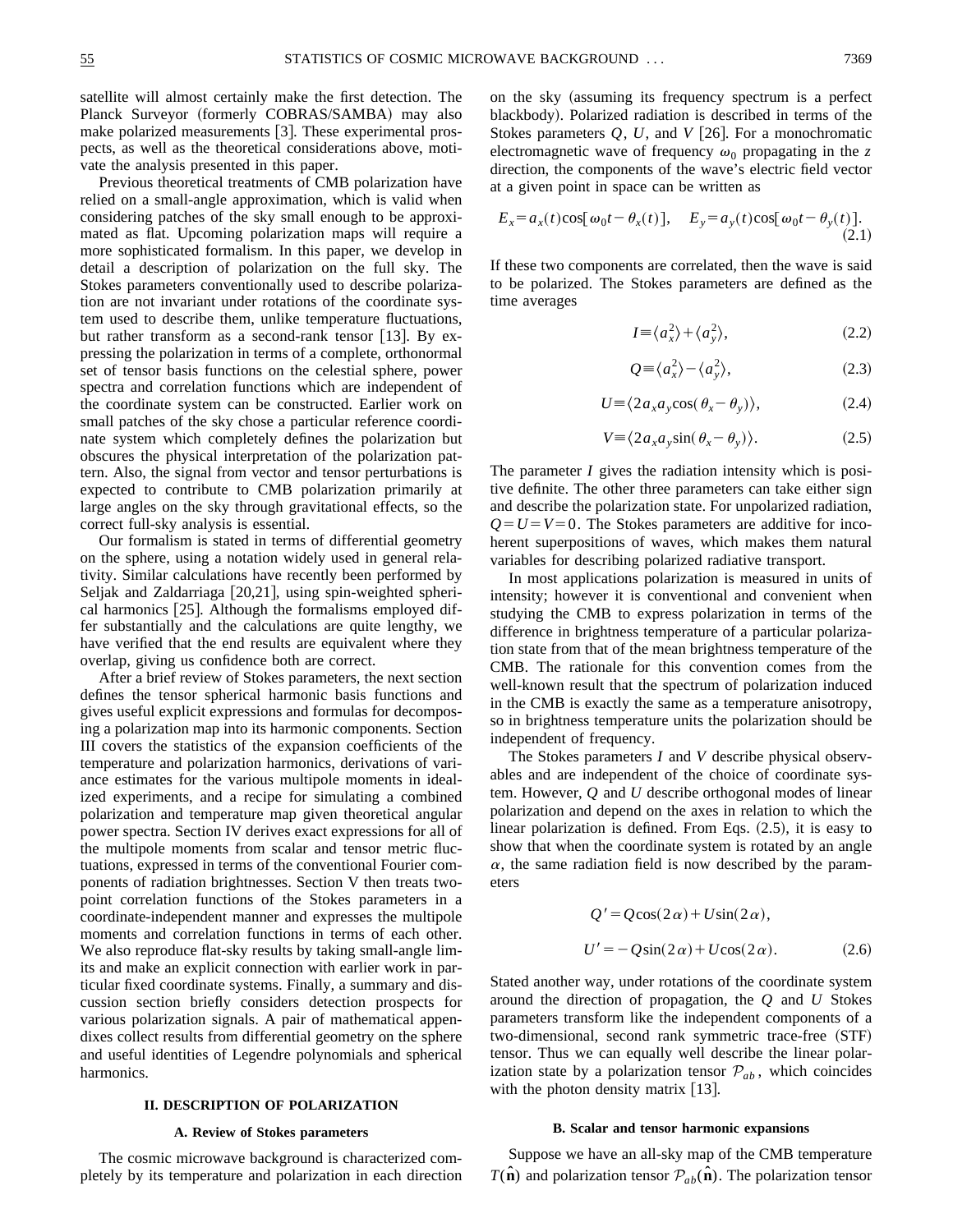is a 2×2 symmetric  $(\mathcal{P}_{ab} = \mathcal{P}_{ba})$  and trace-free  $(g^{ab}\mathcal{P}_{ab}=0)$  tensor, so it is specified by two real quantities. Given the Stokes parameters *Q* and *U* measured in any coordinate system, we can construct  $P_{ab}$ . For example, in spherical polar coordinates  $(\theta, \phi)$ , the metric is  $g_{ab} = \text{diag}(1, \sin^2 \theta)$  and

$$
\mathcal{P}_{ab}(\hat{\mathbf{n}}) = \frac{1}{2} \begin{pmatrix} Q(\hat{\mathbf{n}}) & -U(\hat{\mathbf{n}})\sin\theta \\ -U(\hat{\mathbf{n}})\sin\theta & -Q(\hat{\mathbf{n}})\sin^2\theta \end{pmatrix}.
$$
 (2.7)

The factors of  $\sin\theta$  must be included since the coordinate basis for  $(\theta, \phi)$  is an orthogonal, but not an orthonormal basis. (For more details of differential geometry on the twosphere, see Appendix A.) The Compton scattering process which thermalizes the CMB and generates polarization cannot produce any net circular polarization  $[27]$ ; thus we expect  $V=0$  for the microwave background and do not consider the *V* Stokes parameter further. Note the spherical polar coordinate system adopted in this paper gives an outward direction for the *z* axis, which is opposite the radiation propagation direction. The convention with the *z* axis in the direction of propagation is sometimes used, particularly in Ref.  $[13]$ ; this leads to the opposite sign for the *U* Stokes parameter, but all results are unchanged.

In the usual way, we can expand the temperature pattern  $T(\hat{\bf{n}})$  in a set of complete orthonormal basis functions, the spherical harmonics

$$
\frac{T(\hat{\mathbf{n}})}{T_0} = 1 + \sum_{l=1}^{\infty} \sum_{m=-l}^{l} a_{(lm)}^{\mathrm{T}} Y_{(lm)}(\hat{\mathbf{n}}),
$$
 (2.8)

where

$$
a_{(lm)}^{\mathrm{T}} = \frac{1}{T_0} \int d\hat{\mathbf{n}} \ T(\hat{\mathbf{n}}) Y_{(lm)}^*(\hat{\mathbf{n}})
$$
 (2.9)

are the temperature multipole coefficients and  $T_0$  is the mean CMB temperature. The  $l=1$  term in Eq.  $(2.8)$  is indistinguishable from the kinematic dipole and is normally ignored.

Similarly, we can expand the polarization tensor in terms of a complete set of orthonormal basis functions for symmetric trace-free  $2\times2$  tensors on the two-sphere:

$$
\frac{\mathcal{P}_{ab}(\hat{\mathbf{n}})}{T_0} = \sum_{l=2}^{\infty} \sum_{m=-l}^{l} \left[ a_{(lm)}^{\text{G}} Y_{(lm)ab}^{\text{G}}(\hat{\mathbf{n}}) + a_{(lm)}^{\text{C}} Y_{(lm)ab}^{\text{C}}(\hat{\mathbf{n}}) \right],
$$
\n(2.10)

where the expansion coefficients are given by

$$
a_{(lm)}^{\text{G}} = \frac{1}{T_0} \int d\hat{\mathbf{n}} \mathcal{P}_{ab}(\hat{\mathbf{n}}) Y_{(lm)}^{\text{G }ab} * (\hat{\mathbf{n}}),
$$
  

$$
a_{(lm)}^{\text{C}} = \frac{1}{T_0} \int d\hat{\mathbf{n}} \mathcal{P}_{ab}(\hat{\mathbf{n}}) Y_{(lm)}^{\text{C }ab} * (\hat{\mathbf{n}}),
$$
 (2.11)

which follow from the orthonormality properties

$$
\int d\hat{\mathbf{n}} Y^{\mathrm{G}_{*}}_{(lm)ab}(\hat{\mathbf{n}}) Y^{\mathrm{G}_{ilm}}_{(l'm')}(\hat{\mathbf{n}}) = \int d\hat{\mathbf{n}} Y^{\mathrm{C}_{*}}_{(lm)ab}(\hat{\mathbf{n}}) Y^{\mathrm{C}_{ilm'}}_{(l'm')}(\hat{\mathbf{n}})
$$

$$
= \delta_{ll'} \delta_{mm'}, \qquad (2.12)
$$

$$
\int d\hat{\mathbf{n}} Y_{(lm)ab}^{G*}(\hat{\mathbf{n}}) Y_{(l'm')}^{C}(\hat{\mathbf{n}}) = 0.
$$
 (2.13)

Note that unlike scalar harmonics, the tensor harmonics only exist for  $l \geq 2$  [28].

The basis functions  $Y^{\text{G}}_{(lm)ab}(\hat{\textbf{n}})$  and  $Y^{\text{C}}_{(lm)ab}(\hat{\textbf{n}})$  are given in terms of covariant derivatives of the spherical harmonics by  $[28]$ 

$$
Y_{(lm)ab}^{\text{G}} = N_l \left( Y_{(lm):ab} - \frac{1}{2} g_{ab} Y_{(lm):c}{}^c \right) \tag{2.14}
$$

and

$$
Y_{(lm)ab}^{\text{C}} = \frac{N_l}{2} (Y_{(lm):ac} \epsilon^c{}_b + Y_{(lm):bc} \epsilon^c{}_a), \tag{2.15}
$$

where  $\epsilon_{ab}$  is the completely antisymmetric tensor, the : denotes covariant differentiation on the two-sphere, and

$$
N_l \equiv \sqrt{\frac{2(l-2)!}{(l+2)!}}\tag{2.16}
$$

is a normalization factor.

The existence of two sets of basis functions, labeled here by G and C, is due to the fact that a symmetric trace-free  $(STF)$  2×2 tensor is specified by two independent parameters. In two dimensions, any STF tensor can be uniquely decomposed into a part of the form  $A_{:ab}$  –  $(1/2)g_{ab}A_{:c}$ <sup>c</sup> and another part of the form  $B_{\mu ac} \epsilon^c{}_b + B_{\mu bc} \epsilon^c{}_a$ , where *A* and *B* are two scalar functions. This decomposition is quite similar to the decomposition of a vector field into a part which is the gradient of a scalar field and a part which is the curl of a vector field; hence we use the notation G for ''gradient'' and C for "curl." Since the  $Y_{(lm)}$ 's provide a complete basis for scalar functions on the sphere, the  $Y^{\text{G}}_{(lm)ab}$  and  $Y^{\text{C}}_{(lm)ab}$  tensors provide a complete basis for G-type and C-type STF tensors, respectively. This G-C decomposition is also known as the scalar-pseudoscalar decomposition  $[28]$ .

Incidentally, these tensor spherical harmonics are identical to those which appear in the theory of gravitational radiation  $[29,30]$ . The propagating degrees of freedom of gravitational field perturbations are described by a spin-2 tensor. Computing the flux of gravitational radiation from a source requires the components of the gravitational field tangent to a sphere around the source which are induced by the motions of that source. Our G harmonics are often  $|29|$ —but not always [30]—referred to as having "electric-type" parity, since an electric field can be written as the gradient of a scalar. Likewise, our C harmonics have ''magnetic-type'' parity since they are the curl of a vector field. The two varieties of harmonics also correspond to electric and magnetic multipole radiation.

Integration by parts transforms Eqs.  $(2.11)$  into integrals over scalar spherical harmonics and derivatives of the polarization tensor: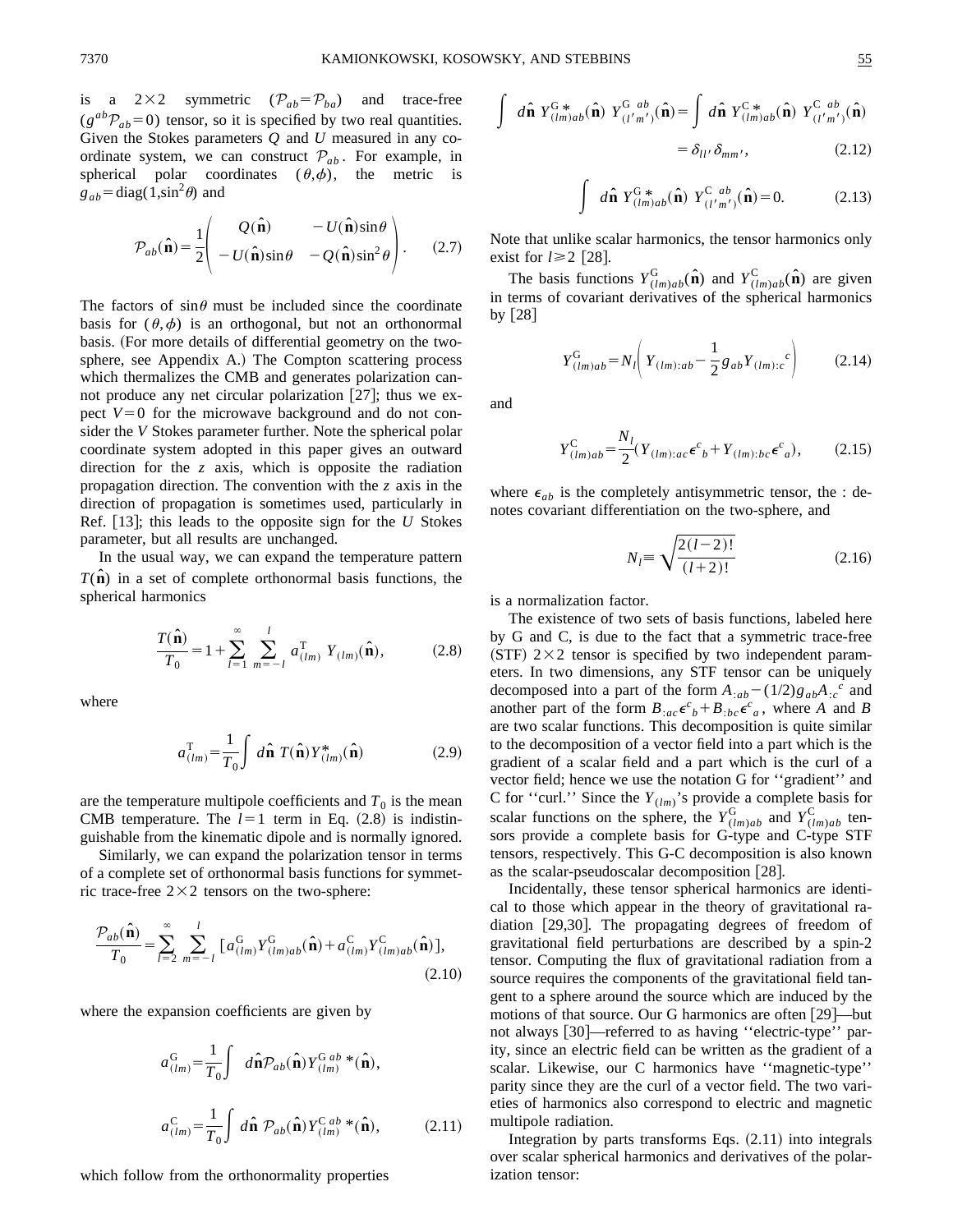$$
a_{(lm)}^{\mathbf{G}} = \frac{N_l}{T_0} \int d\hat{\mathbf{n}} Y_{(lm)}^*(\hat{\mathbf{n}}) \mathcal{P}_{ab}^{;ab}(\hat{\mathbf{n}}), \qquad (2.17)
$$

$$
a_{(lm)}^{\rm C} = \frac{N_l}{T_0} \int d\hat{\mathbf{n}} \ Y^*_{(lm)}(\hat{\mathbf{n}}) \ \mathcal{P}_{ab}^{;ac}(\hat{\mathbf{n}}) \epsilon_c^{b}, \qquad (2.18)
$$

where the second equation uses the fact that  $\epsilon^{ab}_{c} = 0$ . These forms are useful for theoretical calculations of the multipole moments. We don't recommend taking second derivatives of real data. Since *T* and  $P_{ab}$  are real, all of the multipole must obey the reality condition

$$
a_{(lm)}^{X*} = (-1)^m a_{(l,-m)}^X,
$$
\n(2.19)

where  $X = \{T,G,C\}$ .

## **C. Explicit form of the harmonics**

In spherical polar coordinates  $(\theta, \phi)$  the tensor spherical harmonics are given explicitly by  $[28,30]$ 

$$
Y_{(lm)ab}^{\mathbf{G}}(\hat{\mathbf{n}}) = \frac{N_l}{2} \begin{pmatrix} W_{(lm)}(\hat{\mathbf{n}}) & X_{(lm)}(\hat{\mathbf{n}})\sin\theta \\ X_{(lm)}(\hat{\mathbf{n}})\sin\theta & -W_{(lm)}(\hat{\mathbf{n}})\sin^2\theta \end{pmatrix}
$$
(2.20)

and

$$
Y_{(lm)ab}^{\text{C}}(\hat{\mathbf{n}}) = \frac{N_l}{2} \begin{pmatrix} -X_{(lm)}(\hat{\mathbf{n}}) & W_{(lm)}(\hat{\mathbf{n}})\sin\theta \\ W_{(lm)}(\hat{\mathbf{n}})\sin\theta & X_{(lm)}(\hat{\mathbf{n}})\sin^2\theta \end{pmatrix},
$$
\n(2.21)

where

$$
W_{(lm)}(\hat{\mathbf{n}}) = \left(\frac{\partial^2}{\partial \theta^2} - \cot \theta \frac{\partial}{\partial \theta} + \frac{m^2}{\sin^2 \theta}\right) Y_{(lm)}(\hat{\mathbf{n}})
$$

$$
= \left(2\frac{\partial^2}{\partial \theta^2} - l(l+1)\right) Y_{(lm)}(\hat{\mathbf{n}}) \tag{2.22}
$$

and

$$
X_{(lm)}(\hat{\mathbf{n}}) = \frac{2im}{\sin\theta} \left(\frac{\partial}{\partial\theta} - \cot\theta\right) Y_{(lm)}(\hat{\mathbf{n}}). \tag{2.23}
$$

(Note that this definition of  $X_{(lm)}(\hat{\bf{n}})$  differs from that in Ref. [30] by a factor of  $sin \theta$ .) The exchange symmetry  ${Q, U} \leftrightarrow {U, -Q}$  as  $G \leftrightarrow C$  indicates that  $Y^G_{(lm)ab}$  and  $Y^{\text{C}}_{(lm)ab}$  represent polarizations rotated by 45°. By evaluating the derivatives, these functions can be written

$$
W_{(lm)}(\hat{\mathbf{n}}) = 2 \sqrt{\frac{2l+1}{4\pi} \frac{(l-m)!}{(l+m)!}} G^+_{(lm)}(\cos\theta) e^{im\phi},
$$
\n(2.24)

$$
iX_{(lm)}(\hat{\mathbf{n}}) = -2\sqrt{\frac{2l+1}{4\pi} \frac{(l-m)!}{(l+m)!}} G^{-}_{(lm)}(\cos\theta) e^{im\phi},
$$
\n(2.25)

where the real functions  $G^{\pm}_{(lm)}$  are defined by [28]

$$
G_{(lm)}^{+}(\cos\theta) \equiv -\left(\frac{l-m^2}{\sin^2\theta} + \frac{1}{2}l(l-1)\right)P_l^m(\cos\theta)
$$

$$
+ (l+m)\frac{\cos\theta}{\sin^2\theta}P_{l-1}^m(\cos\theta), \qquad (2.26)
$$

$$
G_{(lm)}^-(\cos\theta) \equiv \frac{m}{\sin^2\theta}((l-1)\cos\theta P_l^m(\cos\theta)
$$

$$
-(l+m)P_{l-1}^m(x)).
$$
 (2.27)

These expressions will be useful for the correlation functions in Sec. V, and for simulating maps and data analysis.

In linear theory, scalar perturbations can produce only G-type polarization and not C-type polarization. On the other hand, tensor or vector metric perturbations will produce a mixture of both types  $[19,20,31]$ . Heuristically, this is because scalar perturbations have no handedness so they cannot produce any ''curl,'' whereas vector and tensor perturbations *do* have a handedness and therefore can. Observation of a nonzero primordial component of C-type polarization (a nonzero  $a_{(lm)}^C$ ) in the CMB would provide compelling evidence for significant contribution of either vector or tensor perturbations at the time of last scattering.

Given a polarization map of even a small part of the sky, one could in principle test for vector or tensor contribution by computing the combination of derivatives of the polarization field given by  $\mathcal{P}^{ab}$ :*bc*<sup>c</sup><sub>a</sub> which will be nonzero only for C-type polarization. Of course, taking derivatives of noisy data is problematic. We discuss more robust probes of this signal below.

## **III. STATISTICS OF THE MULTIPOLE COEFFICIENTS**

## **A. Statistical independence of the coefficients**

We now have three sets of multipole moments,  $a_{(lm)}^{\mathrm{T}}$ ,  $a_{(lm)}^G$ , and  $a_{(lm)}^C$ , which fully describe the temperature or polarization map of the sky. Statistical isotropy implies that

$$
\langle a_{(lm)}^{\mathrm{T}*} a_{(l'm')}^{\mathrm{T}} \rangle = C_l^{\mathrm{T}} \delta_{ll'} \delta_{mm'}, \quad \langle a_{(lm)}^{\mathrm{G}*} a_{(l'm')}^{\mathrm{G}} \rangle = C_l^{\mathrm{G}} \delta_{ll'} \delta_{mm'},
$$
  

$$
\langle a_{(lm)}^{\mathrm{C}*} a_{(l'm')}^{\mathrm{C}} \rangle = C_l^{\mathrm{C}} \delta_{ll'} \delta_{mm'}, \quad \langle a_{(lm)}^{\mathrm{T}*} a_{(l'm')}^{\mathrm{G}} \rangle = C_l^{\mathrm{TG}} \delta_{ll'} \delta_{mm'},
$$
  

$$
\langle a_{(lm)}^{\mathrm{T}*} a_{(l'm')}^{\mathrm{C}} \rangle = C_l^{\mathrm{TC}} \delta_{ll'} \delta_{mm'},
$$
  

$$
\langle a_{(lm)}^{\mathrm{G}*} a_{(l'm')}^{\mathrm{C}} \rangle = C_l^{\mathrm{GC}} \delta_{ll'} \delta_{mm'},
$$
  

$$
\langle a_{(lm)}^{\mathrm{G}*} a_{(l'm')}^{\mathrm{C}} \rangle = C_l^{\mathrm{GC}} \delta_{ll'} \delta_{mm'},
$$
  
(3.1)

where the angle brackets are an average over all realizations. For Gaussian theories, the statistical properties of a temperature or polarization map are specified fully by these six sets of multipole moments. In fact, the scalar spherical harmonics  $Y_{(lm)}$  and the G tensor harmonics  $Y_{(lm)ab}^G$  have parity  $(-1)^l$ , but the C harmonics  $Y^C_{(lm)ab}$  have parity  $(-1)^{l+1}$ . Therefore, symmetry under parity transformations requires that  $C_l^{\text{TC}} = C_l^{\text{GC}} = 0$ , which will also be demonstrated explicitly in the following section. Measurement of nonzero cosmological values for these moments would be quite extraordinary, demonstrating a handedness to primordial perturbations. In practice, these two sets of moments can be used to monitor foreground emission. Furthermore, as men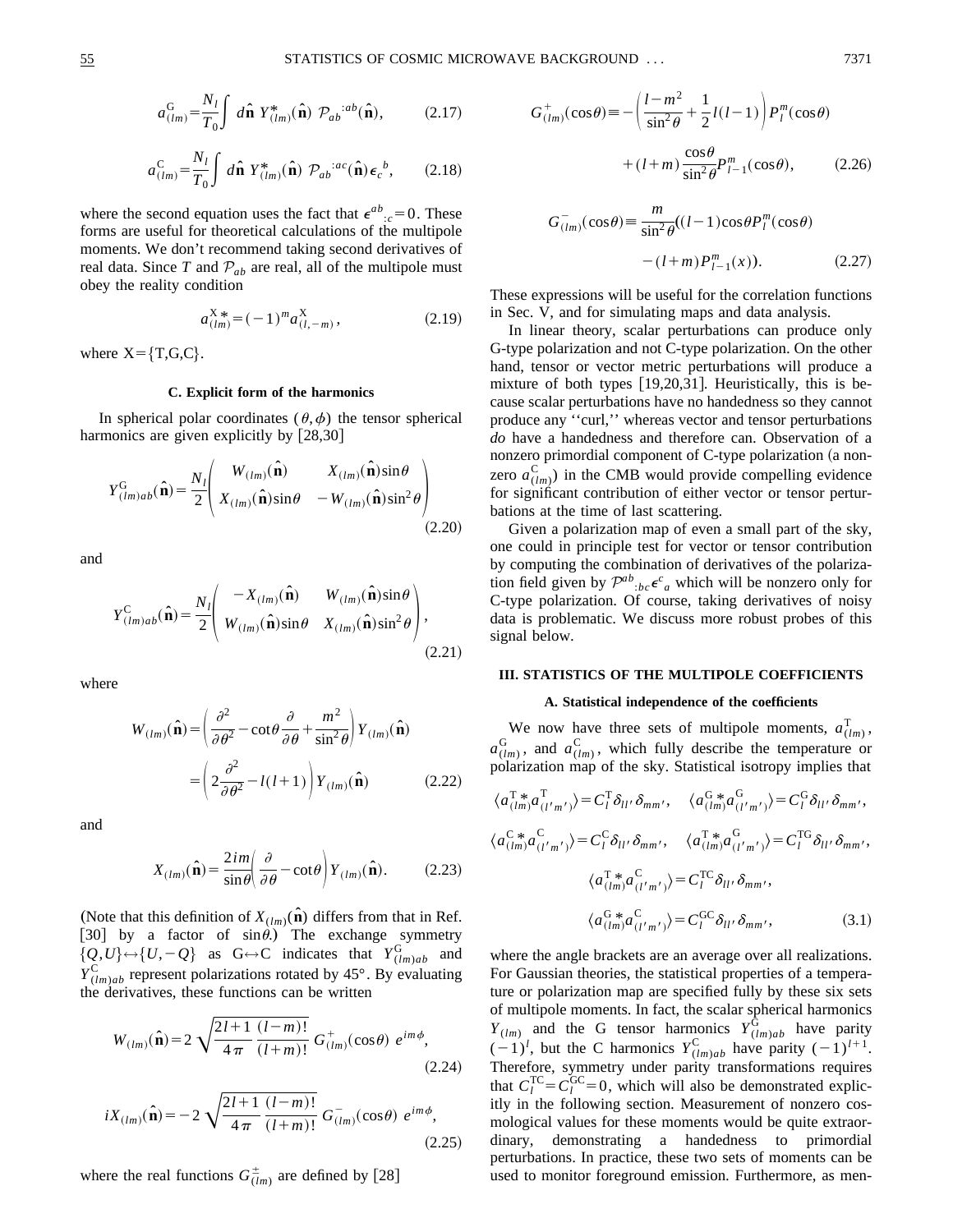tioned above and demonstrated explicitly in Sec. IV,  $C_l^C = 0$  for scalar metric perturbations [19,20]. At small angular scales where the contribution from tensor and vector perturbations is expected to be negligible,  $C_l^C$  can also be pressed into duty as a foreground monitor. Exact expressions for these multipole moments in terms of the photon brightnesses usually calculated by early-Universe Boltzmann codes are derived below.

### **B. Map simulation**

For the case of Gaussian statistics, realizations of temperature or polarizations maps are easy to generate using standard techniques. Since the only cross correlation between mode coefficients, given by  $C_l^{\text{TG}}$ , correlates only  $a_{(lm)}^{\text{T}}$  and  $a_{(lm)}^{\text{G}}$  with the same *l* and *m*, the total correlation matrix is block diagonal with the largest blocks being only  $2\times2$  matrices. In particular, set

$$
a_{(lm)}^{\text{T}} = \zeta_1 (C_l^{\text{T}})^{1/2},
$$
  
\n
$$
a_{(lm)}^{\text{G}} = \zeta_1 \frac{C_l^{\text{TG}}}{(C_l^{\text{T}})^{1/2}} + \zeta_2 \left( C_l^{\text{G}} - \frac{(C_l^{\text{TG}})^2}{C_l^{\text{T}}} \right)^{1/2},
$$
  
\n
$$
a_{(lm)}^{\text{C}} = \zeta_3 (C_l^{\text{C}})^{1/2},
$$
\n(3.2)

where for each value of *l* and  $m > 0$  choose three complex numbers  $(\zeta_1, \zeta_2, \zeta_3)$  drawn from a Gaussian distribution with unit variance, i.e., both  $\sqrt{2}$  Re( $\zeta_i$ ) and  $\sqrt{2}$  Im( $\zeta_i$ ) are drawn from a normal distribution. For  $m=0$  the same equations hold but the  $\zeta_i$  should be real and normally distributed; for  $m < 0$  the coefficients are given by Eq.  $(2.19)$ . Note that in all cases  $C_l^G C_l^T \geq (C_l^T)^2$ . This set of coefficients can be combined with Eqs.  $(2.7)$ ,  $(2.10)$ ,  $(2.23)$ , and  $(2.22)$  to obtain the explicit expressions

$$
Q(\hat{\mathbf{n}}) = 2\mathcal{P}_{\theta\theta}(\hat{\mathbf{n}})
$$
  
=  $T_0 \sum_{l=2}^{\infty} \sum_{m=-l}^{l} N_l [a_{(lm)}^G W_{(lm)}(\hat{\mathbf{n}}) - a_{(lm)}^C X_{(lm)}(\hat{\mathbf{n}})],$   
 $U(\hat{\mathbf{n}}) = -2 \cos(\theta \mathbf{P} - \hat{\mathbf{n}}).$ 

$$
U(\mathbf{n}) = -2\csc \theta P_{\theta\phi}(\mathbf{n})
$$
  
= 
$$
-T_0 \sum_{l=2}^{\infty} \sum_{m=-l}^{l} N_l [a_{(lm)}^{\text{G}} X_{(lm)}(\hat{\mathbf{n}}) + a_{(lm)}^{\text{C}} W_{(lm)}(\hat{\mathbf{n}})]
$$
(3.3)

with  $W_{(lm)}$  and  $X_{(lm)}$  given by Eqs. (2.24) and (2.25). Note that polarization maps are traditionally plotted as headless vectors with amplitude  $(Q^2 + U^2)^{1/2}$  and orientation angle (1/2)arctan(*U*/*Q*).

#### **C. Estimators**

One of the the main uses of a temperature/polarization map will be to determine the multipole moments with the best possible accuracy. From a full-sky CMB temperature map, we can construct the following rotationally invariant estimators (denoted by a caret) for the multipole coefficients

$$
\widehat{C}_{l}^{\mathrm{T}} = \sum_{m=-l}^{l} \frac{|a_{(lm)}^{\mathrm{T}}|^{2}}{2l+1}, \quad \widehat{C}_{l}^{\mathrm{G}} = \sum_{m=-l}^{l} \frac{|a_{(lm)}^{\mathrm{G}}|^{2}}{2l+1},
$$

$$
\widehat{C}_{l}^{\mathrm{C}} = \sum_{m=-l}^{l} \frac{|a_{(lm)}^{\mathrm{C}}|^{2}}{2l+1}, \quad \widehat{C}_{l}^{\mathrm{TG}} = \sum_{m=-l}^{l} \frac{a_{(lm)}^{\mathrm{T}*} \ a_{(lm)}^{\mathrm{G}}} {2l+1}.
$$
(3.4)

 $C_l - \sum_{m=-l}^{\infty} \frac{2l+1}{2l+1}$ ,  $C_l - \sum_{m=-l}^{\infty} \frac{2l+1}{2l+1}$ . (5)<br>Note that Eq. (2.19) guarantees that the  $\widehat{C}_l^{\text{TG}}$  will be real.

When averaged over the sky (denoted by an overbar), the mean square temperature anisotropy after subtracting the dipole is

$$
\overline{\left(\frac{\Delta T}{T_0}\right)^2} = \sum_{l=2}^{\infty} \frac{2l+1}{4\pi} \widehat{C}_l^{\mathrm{T}}
$$
 (3.5)

and the mean square polarization is

$$
\overline{\mathcal{P}^2} = \overline{\mathcal{Q}^2 + U^2} = 2\overline{\mathcal{P}^{ab}\mathcal{P}_{ab}} = \overline{\mathcal{P}_G^2} + \overline{\mathcal{P}_C^2},\tag{3.6}
$$

$$
\overline{P_G}^2 \equiv T_0^2 \sum_{l=2}^{\infty} \frac{2l+1}{8\pi} \widehat{C}_l^G, \quad \overline{P_C}^2 \equiv T_0^2 \sum_{l=2}^{\infty} \frac{2l+1}{8\pi} \widehat{C}_l^G. \quad (3.7)
$$

Even if no single  $\widehat{C_l^C}$  or  $\widehat{C_l^G}$  gives a significant signal, combining different *l*'s as in  $\overline{\mathcal{P}_G}^2$  or  $\overline{\mathcal{P}_C}^2$  can give a statistically significant signal.

## **D. Cosmic and pixel-noise variance**

The averages in Eqs.  $(3.1)$  are over an ensemble of universes drawn from a theoretically defined statistical distribution, or assuming ergodicity, a spatial average over all observer positions in the Universe. However, we can only observe a single realization of the ensemble from a single location. Therefore, even if we had an ideal (full-sky coverage, no foreground contamination, infinite angular resolution, and no instrumental noise) experiment, the accuracy with which the estimators in Eqs.  $(3.4)$  could recover the multipole moments would be limited by a sample variance known as ''cosmic variance.'' Furthermore, a realistic experiment may have limited sky coverage and angular resolution and some instrumental noise. In this section, we calculate the cosmic variance with which the multipole moments can be recovered. We also calculate the variance due to finite sky coverage, angular resolution, and instrumental noise in an idealized experiment. To do so, we adopt a simplified model in which we assume a pixelized map in which the noise in each pixel is independent and Gaussian distributed *after* foregrounds have been successfully subtracted. In many respects, our derivation follows that in Ref. [32], and our results agree with those in Ref. [21].

We must first determine the contribution of pixel noise to each multipole moment, and we begin with the temperature moments. Consider a temperature map of the full sky  $T^{\text{map}}(\hat{\mathbf{n}})$ , which is pixelized with  $N_{\text{pix}}$  pixels. If we assume that each pixel subtends the same area on the sky then we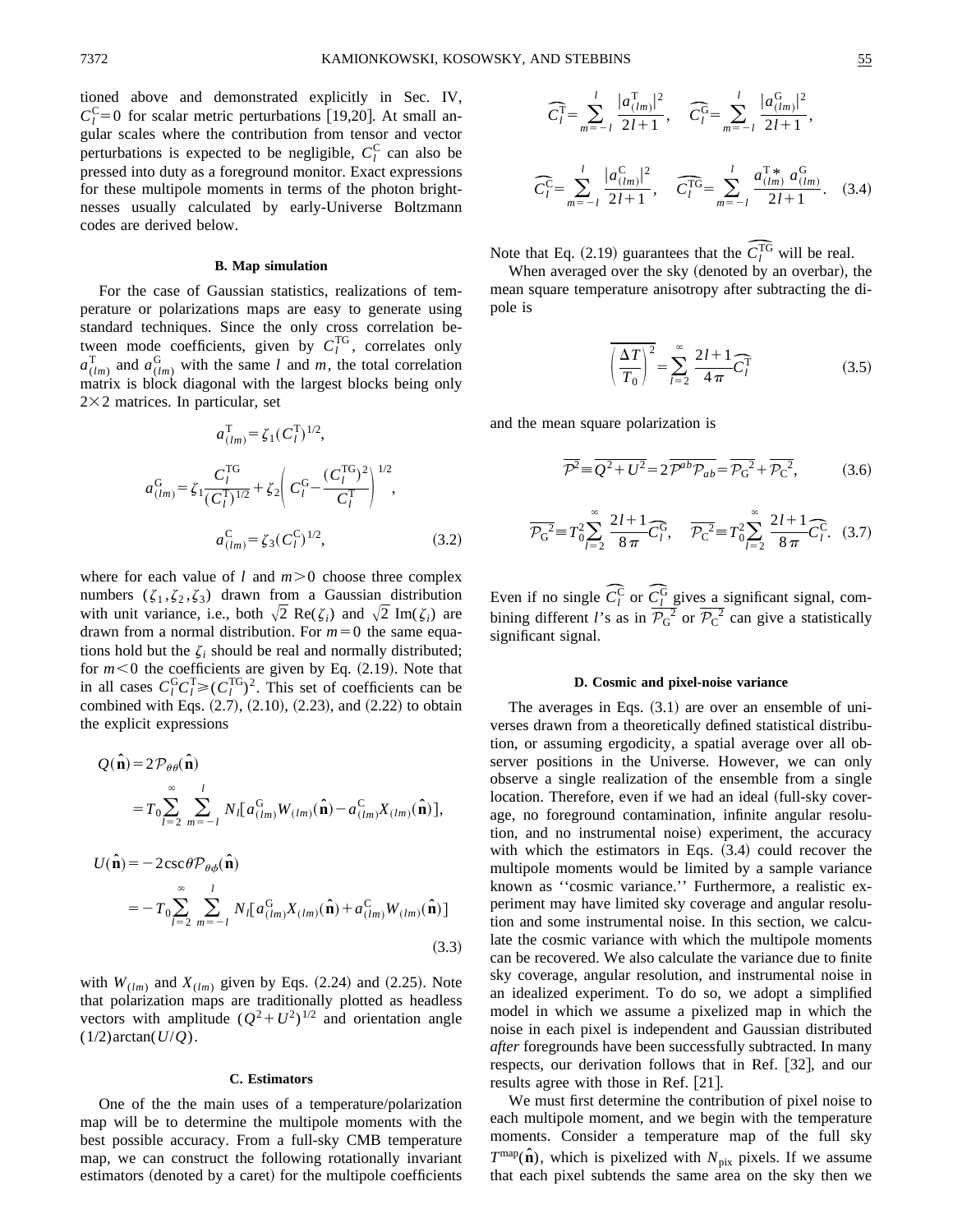can construct multipole coefficients of the temperature map using

$$
d_{(lm)}^{\mathrm{T}} = \int d\hat{\mathbf{n}} \left( \frac{T^{\mathrm{map}}(\hat{\mathbf{n}})}{T_0} \right) Y_{(lm)}(\hat{\mathbf{n}})
$$

$$
\approx \frac{1}{T_0} \sum_{j=1}^{N_{\mathrm{pix}}} \frac{4\pi}{N_{\mathrm{pix}}} T_j^{\mathrm{map}} Y_{(lm)}(\hat{\mathbf{n}}_j), \tag{3.8}
$$

where  $T_j^{\text{map}}$  is the measured temperature perturbation in pixel *j* and  $\hat{\mathbf{n}}_i$  is its direction. The difference between  $d_{(lm)}$  and  $a_{(lm)}$  is that the former includes the effects of finite beam size and detector noise; i.e.,  $d_{(lm)}$  is measured. The extent to which the approximate equality fails is the pixelization noise, which is small on angular scales much larger than the pixels. In many of the proposed experiments, which oversample the sky when compared to their beam, there will be no loss of information by ignoring scales close to the pixel scale. The observed temperature is due to a cosmological signal and a pixel noise,  $T_j^{\text{map}} = T_j + T_j^{\text{noise}}$ . If we assume that each pixel has the same rms noise, and that the noise in each pixel is uncorrelated with that in any other pixel, and is uncorrelated with the cosmological signal, i.e.,  $\langle T_i^{\text{noise}} T_j^{\text{noise}} \rangle$  $=T_0^2(\sigma_{pix}^T)^2 \delta_{ij}$  and  $\langle T_i T_j^{\text{noise}} \rangle = 0$ , then

$$
\langle d_{(lm)}^{\mathrm{T}} d_{(l'm')}^{\mathrm{T}*} \rangle = \langle a_{(lm)}^{\mathrm{T}} a_{(l'm')}^{\mathrm{T}*} \rangle + \langle a_{(lm)}^{\mathrm{T}, \text{noise}} (a_{(l'm')}^{\mathrm{T}, \text{noise}}) \rangle
$$
  
=  $|W_l^{\mathrm{b}}|^2 C_l^{\mathrm{T}} \delta_{ll'} \delta_{mm'} + \langle a_{(lm)}^{\mathrm{T}, \text{noise}} (a_{(l'm')}^{\mathrm{T}, \text{noise}}) \rangle,$  (3.9)

where we have written the expectation value of the cosmological signal in terms of that predicted by theory  $C_l^T$  multiplied by  $|W_l^b|^2$  which accounts for beam smearing. Typically the beam is approximately Gaussian in shape, corresponding to the window function  $W_l^b \approx \exp(-l^2 \sigma_b^2/2)$ , where  $\sigma_b = \theta_{FWHM} / \sqrt{8 \ln 2} = 0.00742$  ( $\theta_{FWHM} / 1^\circ$ ) and  $\theta_{FWHM}$  gives the full-width at half maximum.

The second term in Eq.  $(3.9)$  is

$$
\langle a_{(lm)}^{\text{T,noise}}(a_{(l'm')}^{\text{T,noise}})^* \rangle = \frac{1}{T_0^2} \sum_{i=1}^{N_{\text{pix}}} \sum_{j=1}^{N_{\text{pix}}} \left( \frac{4\pi}{N_{\text{pix}}} \right)^2 \langle T_i^{\text{noise}} T_j^{\text{noise}} \rangle
$$
  

$$
\times Y_{(lm)}(\hat{\mathbf{n}}_i) Y_{(l'm')}^* (\hat{\mathbf{n}}_j)
$$
  

$$
= (\sigma_{\text{pix}}^{\text{T}})^2 \left( \sum_{i=1}^{N_{\text{pix}}} \frac{4\pi}{N_{\text{pix}}} Y_{(lm)}(\hat{\mathbf{n}}_i)
$$
  

$$
\times Y_{(l'm')}(\hat{\mathbf{n}}_j) \right) \frac{4\pi}{N_{\text{pix}}}
$$
  

$$
= \frac{4\pi (\sigma_{\text{pix}}^{\text{T}})^2}{N_{\text{pix}}} \delta_{ll'} \delta_{mm'}.
$$
 (3.10)

Therefore, the moments measured by the map are distributed with a variance  $[32]$ 

$$
\langle d_{(lm)}^{\mathrm{T}} d_{(l'm')}^{\mathrm{T} *} \rangle = \left( C_l |W_l^{\mathrm{b}}|^2 + \frac{4 \pi (\sigma_{\mathrm{pix}}^{\mathrm{T}})^2}{N_{\mathrm{pix}}} \right) \delta_{ll'} \delta_{mm'}.
$$
\n(3.11)

Now we move on to the noise contribution to the polarization moments. We will assume the instrumental noise in the polarization measurements is isotropic, the same for all pixels, uncorrelated with the noise in the anisotropy, which in terms of the Stokes parameters requires

$$
\langle Q_i^{\text{noise}} Q_j^{\text{noise}} \rangle = \langle U_i^{\text{noise}} U_j^{\text{noise}} \rangle = T_0^2 (\sigma_{\text{pix}}^{\text{P}})^2 \delta_{ij},
$$
  

$$
\langle Q_i^{\text{noise}} U_j^{\text{noise}} \rangle = \langle Q_i^{\text{noise}} T_j^{\text{noise}} \rangle = \langle U_i^{\text{noise}} T_j^{\text{noise}} \rangle = 0.
$$
  
(3.12)

We denote the polarization tensor describing the noise in pixel *i* by  $\mathcal{P}_{ab}^{\text{noise}}(\hat{\mathbf{n}}_i)$ . The previous equations are equivalent to the coordinate-independent equation (see Ref.  $[28]$ )

$$
\langle \mathcal{P}_{ab}^{\text{noise}}(\hat{\mathbf{n}}_i) \ \mathcal{P}_{cd}^{\text{noise}}(\hat{\mathbf{n}}_j) \rangle = \frac{1}{4} T_0^2 (\sigma_{\text{pix}}^{\text{P}})^2 (g_{ac}g_{bd} - \epsilon_{ac} \epsilon_{bd}) \ \delta_{ij}
$$

$$
\langle \mathcal{P}_{ab}^{\text{noise}}(\hat{\mathbf{n}}_i) \ T^{\text{noise}}(\hat{\mathbf{n}}_j) \rangle = 0. \tag{3.13}
$$

The mode coefficients for the noise, defined as in Eq.  $(2.11)$ , will have a correlation matrix

$$
\langle a_{(lm)}^{X, \text{noise}} a_{(l'm')}^{X', \text{noise}} \rangle
$$
  
= 
$$
\left( \frac{4\pi}{N_{\text{pix}} T_0} \right)^2 \sum_{i=1}^{N_{\text{pix}}} \sum_{j=1}^{N_{\text{pix}}} Y_{(lm)}^{X} * (\hat{\mathbf{n}}_i) Y_{(l'm')}^{X'} c_d^d (\hat{\mathbf{n}}_j)
$$
  

$$
\times \langle \mathcal{P}_{ab}(\hat{\mathbf{n}}_i) \mathcal{P}_{cd}(\hat{\mathbf{n}}_j) \rangle, \quad X, X' \in \{G, C\}
$$
(3.14)

so using Eqs.  $(3.13)$ ,  $(2.13)$ , and  $(A8)$  we find

$$
\langle a_{(lm)}^{X,\text{noise}} a_{(l'm')}^{X',\text{noise}} \rangle
$$
  
= 
$$
\frac{1}{4} \left( \frac{4 \pi \sigma_{\text{pix}}^P}{N_{\text{pix}}} \right)^2 \sum_{i=1}^{N_{\text{pix}}} 2Y_{(lm)}^{X ab} * (\hat{\mathbf{n}}_i) Y_{(l'm')ab}^{X'} (\hat{\mathbf{n}}_i)
$$
  
= 
$$
\frac{2 \pi}{N_{\text{pix}}} (\sigma_{\text{pix}}^P)^2 \delta_{ll'} \delta_{mm'} \delta_{XX'}
$$
(3.15)

and, of course,

$$
\langle a_{(lm)}^{\text{G,noise}} * a_{(l'm')}^{\text{T,noise}} \rangle = \langle a_{(lm)}^{\text{C,noise}} * a_{(l'm')}^{\text{T,noise}} \rangle = 0. \tag{3.16}
$$

Thus instrumental noise contributes equally to the measured G- and C-polarization components but introduces no cross correlation between them.

Collecting the results, if  $d_{(lm)}^X$  (for  $X = \{T, G, C\}$ ) are the multipole coefficients for the map (signal plus noise), their variances will be

$$
\langle d_{(lm)}^{X} d_{(l'm')}^{X'} \rangle = (|W_l^b|^2 C_l^{XX'} + w_{XX'}^{-1}) \delta_{ll'} \delta_{mm'}
$$
  

$$
\equiv D_l^{XX'} \delta_{ll'} \delta_{mm'}, \qquad (3.17)
$$

where

$$
w_{\rm T}^{-1} \equiv \frac{4\,\pi (\sigma_{\rm pix}^{\rm T})^2}{N_{\rm pix}}, \quad w_{\rm GG}^{-1} = w_{\rm CC}^{-1} \equiv w_{\rm P}^{-1} \equiv \frac{2\,\pi (\sigma_{\rm pix}^{\rm P})^2}{N_{\rm pix}},
$$
\n(3.18)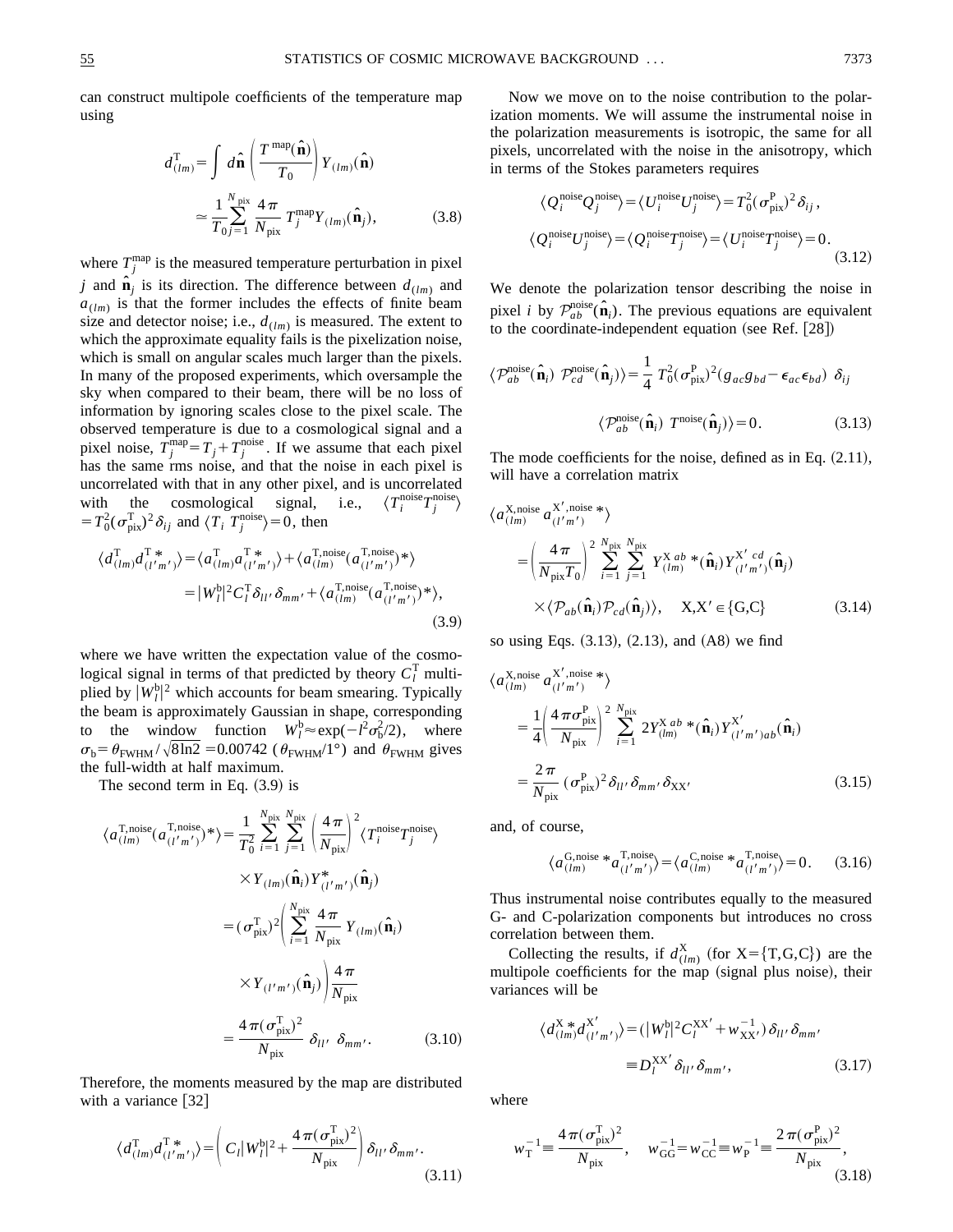Estimators for the multipole moments CMB power spec-<br>  $C_l^{XX'}$  are<br>  $\overline{C_l^{XX'}} = (\overline{D_l^{XX'}} - w_{XX'}^{-1}) |W_l^b|^{-2}$ , (3.19) tra  $C_l^{XX'}$  are

$$
\widehat{C_l^{XX'}} = (\widehat{D_l^{XX'}} - w_{XX'}^{-1}) |W_l^{b}|^{-2}, \tag{3.19}
$$

where

$$
D_l^{\widehat{XX}'} = \sum_{m=-l}^{l} \frac{d_{(lm)}^{X *} d_{(lm)}^{X'}}{2l+1}.
$$
 (3.20)

Since the estimators for each  $D_l^{XX'}$  (and therefore for  $C_l^{\text{XX'}}$ ) are constructed from only  $2l+1$  multipole coefficients, each  $C_l^{XX'}$  can be recovered only with a finite sampling variance, known as cosmic variance. In addition, the six different sets of measured moments are constructed from the three sets of  $d_{(lm)}$  coefficients, leading to some covariance between the moments. These variances can be de-

scribed with a (6×6) covariance matrix  
\n
$$
\Xi_{AA'} \equiv \langle (\widehat{C_l^A} - C_l^A)(\widehat{C_l^A} - C_l^{A'}) \rangle = \langle \widehat{C_l^A} \widehat{C_l^A} \rangle - C_l^A C_l^{A'}
$$
\n
$$
= (\langle \widehat{D_l^A} \widehat{D_l^A} \rangle - D_l^A D_l^{A'} ) |W_l^b|^{-4}
$$
\n(3.21)

for  $A=XX'$ .

We now calculate the entries of this matrix. Recall that if *xi* are Gaussian random variables with variances  $\langle x_i x_j \rangle = \sigma_{ij}^2$ , then  $\langle x_i^2 x_j^2 \rangle = \sigma_{ii}^2 \sigma_{jj}^2 + 2 \sigma_{ij}^2$ , and  $\langle x_i^3 x_j \rangle$ 

$$
\langle x_{i}x_{j}\rangle = \sigma_{ij}^{2}, \text{ then } \langle x_{i}^{2}x_{j}^{2}\rangle = \sigma_{ii}^{2}\sigma_{jj}^{2} + 2\sigma_{ij}^{2}, \text{ and } \langle x_{i}^{2}x_{j}\rangle
$$
  
\n
$$
= 3\sigma_{ii}^{2}\sigma_{ij}^{2}. \text{ For } X = \{\text{T},\text{G},\text{C}\},
$$
  
\n
$$
\langle D_{l}^{XX}D_{l}^{XX'}\rangle = \sum_{mm'} \frac{\langle |d_{l,m}^{X}|^{2}|d_{l,m'}^{X'}|^{2}\rangle}{(2l+1)^{2}}
$$
  
\n
$$
= \sum_{mm'} \frac{1}{(2l+1)^{2}}\{D_{l}^{XX}D_{l}^{X'X'}(1-\delta_{mm'})
$$
  
\n
$$
+ [D_{l}^{XX}D_{l}^{X'X'} + 2(D_{l}^{XX'})^{2}] \delta_{mm'}\}
$$
  
\n
$$
= D_{l}^{XX}D_{l}^{XX'} + \frac{2}{(2l+1)^{2}}(D_{l}^{XX'})^{2}. \quad (3.22)
$$

The diagonal elements for TT, GG, and CC are thus

$$
\Xi_{\text{XX},\text{XX}} = \frac{2}{2l+1} (C_l^{\text{XX}} + w_X^{-1} |W_l^{\text{b}}|^{-2})^2 \tag{3.23}
$$

and the off-diagonal elements are

$$
\Xi_{\text{TT,GG}} = \frac{2}{2l+1} (C_l^{\text{TG}})^2,
$$
  
\n
$$
\Xi_{\text{TT,CC}} = 0,
$$
 (3.24)  
\n
$$
\Xi_{\text{GG,CC}} = 0.
$$

For the diagonal TG component,  
\n
$$
\langle \widehat{D_l^{\text{TG}}} \widehat{D_l^{\text{TG}}} \rangle = \sum_{mm'} \frac{\langle d_{(lm)}^{\text{T}} d_{(lm)}^{\text{G}} d_{(lm')}^{\text{T}} d_{(lm')}^{\text{G}} \rangle}{(2l+1)^2}
$$
\n
$$
= \frac{1}{(2l+1)^2} \sum_{mm'} \left[ \langle |d_{(lm)}^{\text{T}}|^2 | d_{(lm)}^{\text{G}} |^2 \rangle \delta_{mm'} + \langle d_{(lm)}^{\text{T}} d_{(lm)}^{\text{G}} d_{(lm')}^{\text{T}} d_{(lm')}^{\text{G} *} \rangle (1 - \delta_{mm'}) \right]
$$
\n
$$
= \sum_m \frac{D_l^{\text{TT}} D_l^{\text{GG}} + 2(D_l^{\text{TG}})^2}{(2l+1)^2}
$$
\n
$$
+ \sum_{mm'} \frac{(1 - \delta_{mm'}) (D_l^{\text{TG}})^2}{(2l+1)^2} = \frac{1}{2l+1} \left[ (D_l^{\text{TG}})^2 + D_l^{\text{TT}} D_l^{\text{TG}} \right] + (D_l^{\text{TG}})^2. \tag{3.25}
$$

Therefore,

$$
\Xi_{\text{TG,TG}} = \frac{1}{2l+1} [(C_l^{\text{TG}})^2 + (C_l^{\text{T}} + w_\text{T}^{-1} |W_l^{\text{b}}|^{-2})
$$
  
×  $(C_l^{\text{G}} + w_\text{P}^{-1} |W_l^{\text{b}}|^{-2})$ ]. (3.26)

The diagonal covariance-matrix elements for TC and TG are obtained similarly and are nonzero even though  $C_l^{\text{TC}} = C_l^{\text{GC}} = 0$ . Given a map, it should be checked for consistency that there is no statistically significant parity violation.

n.  
\nFinally, for the off-diagonal TG-TT component,  
\n
$$
\langle \widehat{D_l^{TG}} \widehat{D_l^{TT}} \rangle = \sum_{mm'} \frac{1}{(2l+1)^2} [\langle |d_{(lm)}^T|^3 d_{(lm)}^G \rangle \delta_{mm'}
$$
\n
$$
+ \langle |d_{(lm)}^T|^2 (d_{(lm')}^T)^* d_{(lm')}^G \rangle (1 - \delta_{mm'})]
$$
\n
$$
= \left(\frac{2}{2l+1} + 1\right) D_l^{TT} D_l^{TG}. \qquad (3.27)
$$

Therefore,

$$
\Xi_{\text{TT,TG}} = \frac{2}{2l+1} \left[ C_l^{\text{TG}} (C_l^{\text{T}} + w_\text{T}^{-1} |W_l^{\text{b}}|^{-2}) \right] \tag{3.28}
$$

and, similarly,

$$
\Xi_{GG, TG} = \frac{2}{2l+1} \left[ C_l^{TG} (C_l^G + w_G^{-1} |W_l^b|^{-2}) \right], \quad (3.29)
$$

and this completes the calculation of all nonzero elements of the covariance matrix.

To determine the precision with which a temperature or polarization map can recover some cosmological parameters, e.g.,  $\mathbf{s} = {\Omega_0, \Lambda, h, \Omega_b, \ldots}$ , we can evaluate the curvature, or Fisher information, matrix [33], which can be generalized from that in Ref.  $[7]$  to

$$
\alpha_{ij} = \sum_{l} \sum_{\mathbf{A}, \mathbf{A}'} \frac{\partial C_l^{\mathbf{A}}}{\partial s_i} [\Xi^{-1}]_{\mathbf{A}\mathbf{A}'} \frac{\partial C_l^{\mathbf{A}'}}{\partial s_j}, \tag{3.30}
$$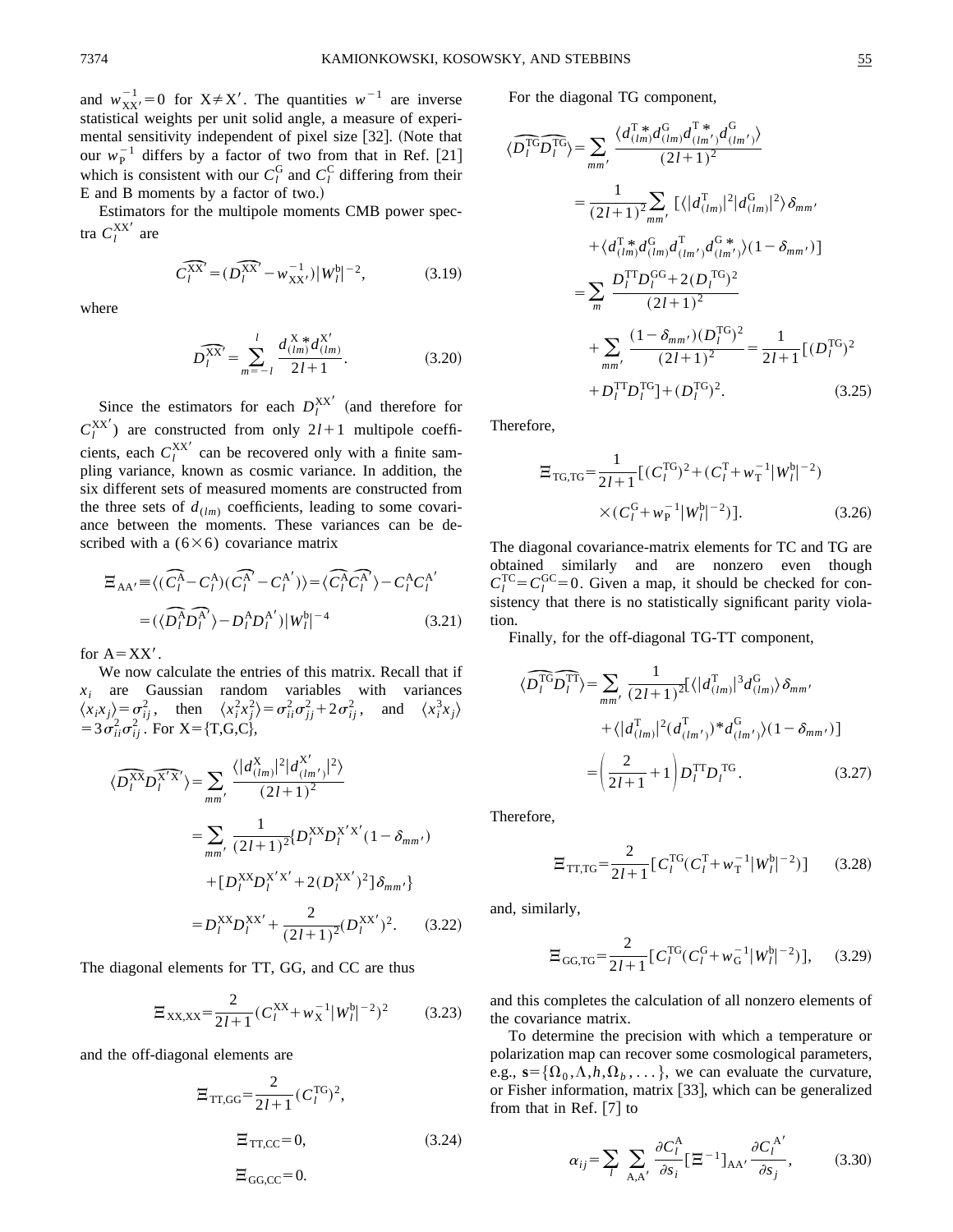for A=TT,GG,CC,TG, where  $[\Xi^{-1}]_{AA'}$  are elements of the inverse of  $\Xi$ . The standard error with which a given parameter *si* can be recovered after marginalizing over all other parameters is given by the square root of the diagonal element *i* of  $\lbrack \alpha \rbrack^{-1}$ , assuming a linear dependence of  $C_l^X$  on all of the parameters.

The  $w_X^{-1}$  factors on the right-hand side of Eqs. (3.23),  $(3.26)$ , and  $(3.29)$  are those due to instrumental noise. However, note that even in an ideal experiment with  $\sigma_{\text{pix}}=0$ , the right-hand sides would still be nonzero, and this is the cosmic variance. Equations  $(3.23)$ ,  $(3.26)$ , and  $(3.29)$  are valid for a map with full-sky coverage. Realistically, however, only a fraction  $f_{\rm sky}$  of the sky will be surveyed, or if the entire sky is surveyed, only a fraction will be used in the analysis. Therefore, the accuracy with which cosmological parameters can be recovered will be degraded accordingly. Strictly speaking, harmonic analysis on a cut sky will have to be performed, and this will introduce correlations in the errors of multipole moments of different *l*'s. However, if the entire sky is surveyed, but only a fraction of the sky is used for the analysis  $(e.g., if the Galactic plane has been cut out),$ then the effect of partial sky coverage can be approximated by multiplying the curvature matrix by  $f_{\rm sky}$  (which will increase the standard errors in cosmological parameters by  $f_{\text{sky}}^{-1/2}$ ). If only a fraction of the sky is surveyed, the curvature matrix should still be multiplied by  $f_{\rm sky}$ , but note that  $N_{\rm pix}$  is the number of pixels actually in the map.

### **E. Pixel noise for a polarization map**

How are the temperature and polarization pixel noises related? If the two linear polarization states are always given equal integration times, the total number of photons available for the temperature measurement will be twice the number available for either polarization measurement. Therefore,

$$
(\sigma_{\text{pix}}^{\text{T}})^2 = \frac{1}{2} (\sigma_{\text{pix}}^{\text{P}})^2.
$$
 (3.31)

However, a crucial difference in overall sensitivity exists between the two current receiver technologies. Coherent receivers [i.e., high-electron-mobility transistor (HEMT) amplifiers] measure the incoming electric field, while incoherent receivers (i.e., bolometers) measure only the incoming total power. In the former case, the signal can be split into two orthogonal linear polarizations and the phase information can be retained throughout the entire signal path. If properly designed, such a system of receivers can measure the linear polarizations without compromising the temperature measurement, so the temperature sensitivity will be determined solely by the amplifier characteristics  $[2]$ . This is the design strategy for the MAP satellite.

On the other hand, bolometers measure only the instantaneous total power received and do not retain any phase information; a filter must be placed in front of the detector for each linear polarization state, discarding half of the incoming photons. Thus the temperature sensitivity for a polarized bolometer measurement is only half of that for an unpolarized measurement, which collects twice as many photons in the same amount of integration time. A compensating factor is that bolometers offer much greater raw sensitivity than HEMT amplifiers. An important question facing future bolometer experiments is whether to sacrifice half of the temperature sensitivity for polarization information  $[34]$ . If the goal of an experiment is to measure angular power spectra and the temperature measurements are dominated by cosmic variance, then polarizing the measurement is obviously advantageous. The answer is as yet unclear in cases where cosmic variance is not the controlling factor in the temperature measurement.

### **IV. CALCULATION OF THE MOMENTS**

In this section, we calculate the set of multipole moments defined by Eqs.  $(3.1)$ , for scalar and tensor metric perturbations. Vector metric perturbations make a negligible contribution for inflationary theories, although they are generic in defect models; they will be covered elsewhere. The intensity and linear-polarization state of the CMB in any given direction is specified by three quantities (the temperature  $T$  and the Stokes parameters *Q* and *U*), giving six possible sets of multipole moments,  $C_l^T$ ,  $C_l^G$ ,  $C_l^C$ ,  $C_l^{TG}$ ,  $C_l^{TC}$ , and  $C_l^{GC}$ , but as argued above, parity demands that  $C_l^{\text{TC}} = C_l^{\text{GC}} = 0$ .

One way to calculate the moments is to rewrite the radiative transfer equations in terms of tensor harmonics  $[31]$ . The contribution of each Fourier mode to each multipole moment is then obtained by evolving numerically the coupled Einstein and Boltzmann equations for the multipole coefficients  $a_{(lm)}^X$ . Integrating over all Fourier modes then gives the multipole moments. This approach has the advantage of being similar in form to the usual moment hierarchy formulation of the problem, while keeping the independent modes separated throughout the calculation, giving simple power spectrum expressions. A second approach offering computational advantages has been presented in Ref.  $[21]$ , which uses the Stokes parameter evolution equations to write an integral equation solution for the multipole moments.

Another possibility, which makes contact with previous work on CMB temperature anisotropies and polarization, is to express the multipole moments in terms of the usual perturbations to the photon brightness and polarization  $\Delta_{II}$  and  $\Delta_{OL}$  (see Ref. [13] for definitions and descriptions) obtained from most current numerical calculations  $[35]$ , and this is the approach adopted here. In this section, we calculate the contributions to these moments from scalar and tensor perturbations. With these results, it is straightforward to modify existing numerical codes to obtain all of the multipole moments.

## **A. Scalar metric perturbations**

The simplest calculation of the multipole moments in terms of the photon brightnesses uses the fact that, due to statistical isotropy, the contribution of a given **k** mode to the moments  $C_l$  depends on its magnitude only and not its direction. Therefore, we will consider the contribution of a single **k** mode, with the coordinate system always chosen with **zˆ** in the **k** direction, and then integrate over all **k** at the end. All temperatures, Stokes parameters, polarization tensors, and expansion coefficients are functions of **k**, although we sometimes drop explicitly references to **k** for notational simplicity. Functions of the real-space coordinate **x** do not appear in this paper.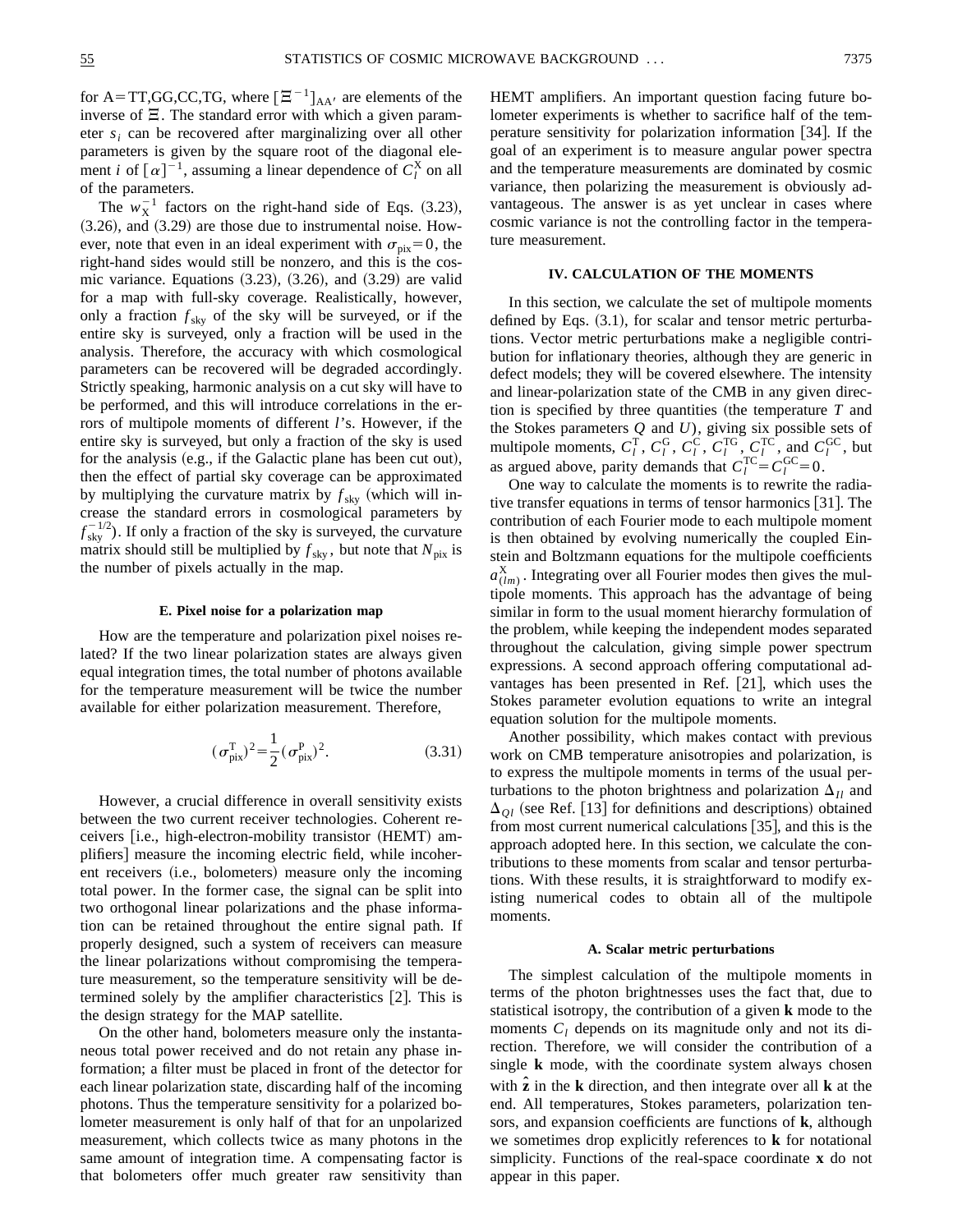## *1. Temperature moments*

We begin with the familiar temperature moments. The temperature anisotropy induced in the direction **nˆ** on the sky by a single **k** scalar mode is given by Eq.  $(7.1)$  in Ref.  $[13]$ ,

$$
\frac{T(\mathbf{k}, \hat{\mathbf{n}})}{T_0} = \frac{1}{4} \sum_{j=1}^{\infty} (2j+1) P_j(\hat{\mathbf{k}} \cdot \hat{\mathbf{n}}) \Delta_{Ij}^s(k)
$$

$$
= 1 + \sum_{l=2}^{\infty} \sum_{m=-l}^{l} a_{(lm)}^{T,s}(\mathbf{k}) Y_{(lm)}(\hat{\mathbf{n}}).
$$
(4.1)

The superscripts T and s indicate that we are dealing here with temperature moments from scalar perturbations. The  $\Delta_{II}^{s}(k)$  are Legendre coefficients of the photon intensity distribution function for scalar metric perturbations  $[13]$ . The expansion coefficients are given by the inverse transform, Eq.  $(2.9)$ ,

$$
a_{(lm)}^{\text{T,s}}(\mathbf{k}) = \frac{1}{4} \sum_{j=0}^{\infty} (2j+1) \Delta_{lj}(k) \int d\hat{\mathbf{n}} P_j(\hat{\mathbf{k}} \cdot \hat{\mathbf{n}}) Y_{(lm)}^*(\hat{\mathbf{n}})
$$

$$
= \pi \Delta_{ll}^{\text{s}}(k) Y_{(lm)}^*(\hat{\mathbf{k}}) = \frac{1}{2} \sqrt{(2l+1)\pi} \Delta_{ll}^{\text{s}}(k) \delta_{m0},
$$
(4.2)

where we have used Eq.  $(B12)$  and taking  $\hat{\mathbf{k}} = \hat{\mathbf{z}}$  in the final line. The contribution to  $C_l^{\text{T,s}}$  from this mode is then

$$
C_l^{\mathrm{T},\mathrm{s}}(\mathbf{k}) = \frac{1}{2l+1} \sum_{m=-l}^{l} |a_{(lm)}^{\mathrm{T},\mathrm{s}}(\mathbf{k})|^2 = \frac{\pi}{4} |\Delta_{ll}^{\mathrm{s}}(k)|^2. \quad (4.3)
$$

The total multipole moment from scalar modes  $C_l^{\text{T},\text{scalar}}$  is given by integrating over all **k**:

$$
C_l^{\text{T,scalar}} = \int \frac{d^3 \mathbf{k}}{(2\pi)^3} C_l^{\text{T,s}}(\mathbf{k}) = \frac{1}{8\pi} \int k^2 dk \ |\Delta_H^{\text{s}}(k)|^2,
$$
\n(4.4)

which is the usual result.

#### *2. Polarization moments*

Now we move on to the polarization moments produced by scalar perturbations. First we describe the ''standard'' representation of polarization, which is what has usually been computed by Boltzmann codes. In the spherical polar coordinates  $(\theta, \phi)$ , the Stokes parameters induced in direction  $\hat{\bf{n}}$  on the sky by a single **k** scalar mode in the  $\hat{\bf{z}}$  direction can be obtained from Eq.  $(7.4)$  in Ref. [13] (the  $\xi'$  there can be chosen zero for  $\hat{\mathbf{k}} = \hat{\mathbf{z}}$  and are

$$
\frac{Q(\mathbf{k}, \hat{\mathbf{n}})}{T_0} = \frac{1}{4} \sum_{j=0}^{\infty} (2j+1) P_j(\hat{\mathbf{k}} \cdot \hat{\mathbf{n}}) \Delta_{Qj}^s(k), \quad U(\mathbf{k}, \hat{\mathbf{n}}) = 0,
$$
\n(4.5)

where the  $\Delta_{Q_l}^s(k)$  are Legendre coefficients of the photon polarization distribution function for scalar metric perturbations. The polarization tensor at a point **nˆ** on the sky induced by this scalar mode is thus

$$
\frac{\mathcal{P}_{ab}(\mathbf{k}, \hat{\mathbf{n}})}{T_0} = \frac{1}{8} \sum_{j=0}^{\infty} (2j+1) P_j(\hat{\mathbf{k}} \cdot \hat{\mathbf{n}}) \Delta_{Qj}^s(k) \begin{pmatrix} 1 & 0 \\ 0 & -\sin^2 \theta \end{pmatrix}
$$

$$
= \frac{1}{8} \sum_{j=0}^{\infty} (2j+1) \Delta_{Qj}^s(k) M_{(j)ab}(\hat{\mathbf{k}}, \hat{\mathbf{n}}), \qquad (4.6)
$$

where the second line defines the tensor  $M_{(j)ab}$ ; i.e., the tensor  $M_{(j)}^{ab}$  (with raised indices) takes the form

$$
M_{(j)}^{ab}(\hat{\mathbf{k}} = \hat{\mathbf{z}}, \hat{\mathbf{n}}) = P_j(\cos \theta) \begin{pmatrix} 1 & 0 \\ 0 & -\csc^2 \theta \end{pmatrix}.
$$
 (4.7)

This *j* expansion is not an expansion in tensor spherical harmonics and, as we shall see, the harmonic content of the  $M_{(j)}^{ab}$  tensor, while peaked around  $l=j$ , has significant contributions from *l* far from *j*.

We now proceed to re-express the above representation of polarization in terms of tensor spherical harmonics. The G multipole coefficients of the pattern in Eq.  $(4.6)$ , given by Eq.  $(2.17)$ , are

$$
a_{(lm)}^{\mathbf{G},\mathbf{s}}(\mathbf{k}) = N_l \int d\hat{\mathbf{n}} Y_{(lm)}^* (\hat{\mathbf{n}}) \mathcal{P}^{ab}{}_{;ab}(\mathbf{k}, \hat{\mathbf{n}})
$$
  
= 
$$
\frac{N_l \sum_{j=0}^{\infty} (2j+1) \Delta_{Qj}^{\mathbf{s}}(k) \int d\hat{\mathbf{n}} Y_{(lm)}^* (\hat{\mathbf{n}}) M_{(j):ab}^{ab}(\hat{\mathbf{n}}).
$$
(4.8)

We may compute  $M_j^{ab}$ :*ab* in spherical polar coordinates by substituting Eq.  $(4.7)$  into Eq.  $(A13)$ , obtaining

$$
M_{(j):ab}^{ab} = (1 - x^2)P_j''(x) - 4xP_j'(x) - 2P_j(x), \quad x \equiv \hat{\mathbf{k}} \cdot \hat{\mathbf{n}}.\tag{4.9}
$$

This can be simplified using the definition of the associated Legendre polynomials  $P_l^m(x)$  and the recursion relation Eq.  $(B5)$ , giving

$$
M_{(j):ab}^{ab} = -P_j^2(x) - 2(j^2 + j + 1)P_j(x). \tag{4.10}
$$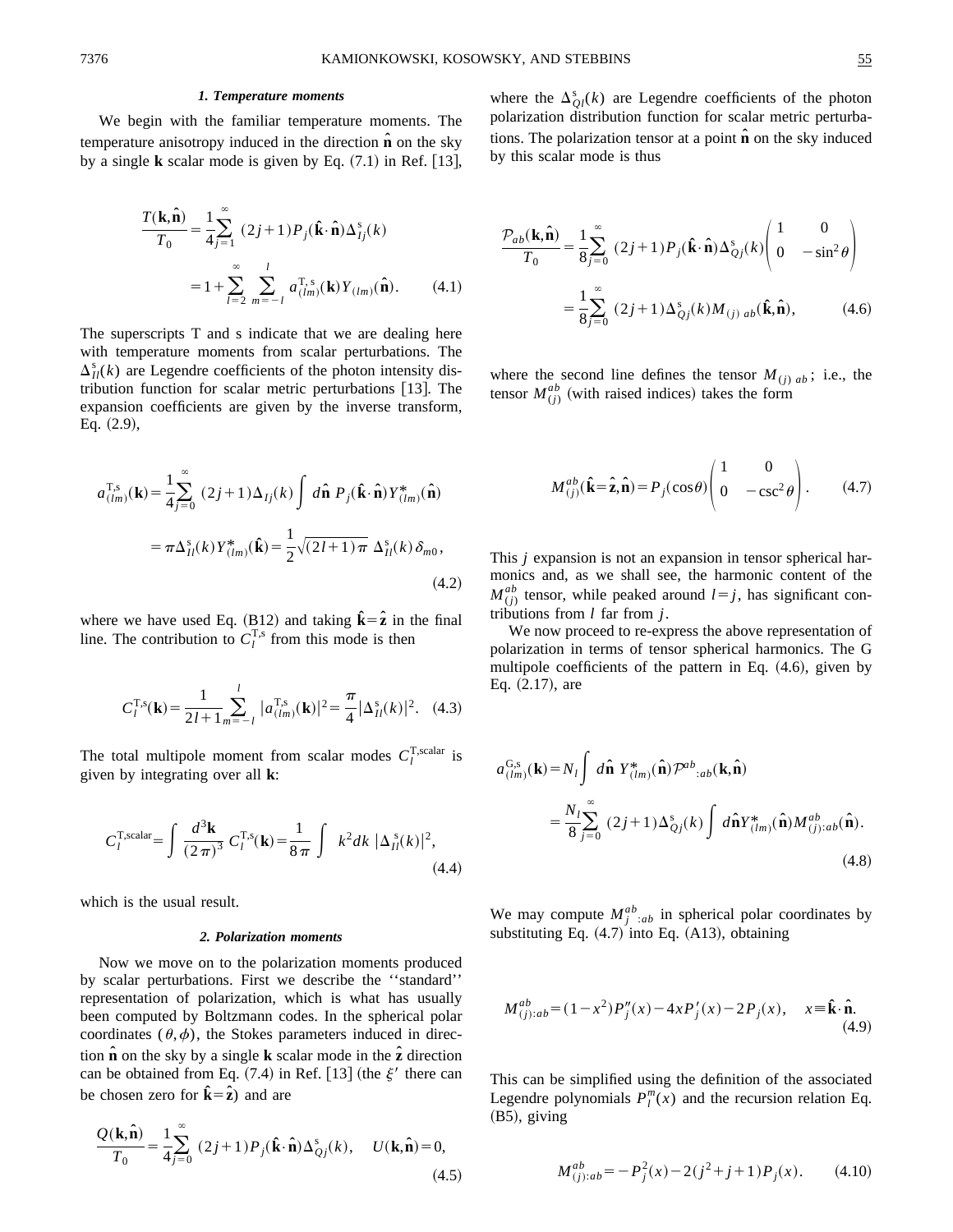$P_j^2(x)$  can be represented as a finite series in  $P_l(x)$  using the integral Eq.  $(B10)$ , giving finally

$$
M_{(j):ab}^{ab} = -\sum_{l=0}^{j} (l+1)(l+2)c_{lj}P_{l}(\hat{\mathbf{k}} \cdot \hat{\mathbf{n}}),
$$
  

$$
c_{lj} \equiv \begin{cases} 1 & l=j, \\ \frac{2(2l+1)}{(l+1)(l+2)} & l-j \text{ even and } l < j, \\ 0, & l-j \text{ odd or } l > j. \end{cases} (4.11)
$$

Making use of Eq.  $(B12)$  and orthonormality of the spherical harmonics,

$$
\int d\hat{\mathbf{n}} Y_{(lm)}^*(\hat{\mathbf{n}}) M_{(j):ab}^{ab}(\hat{\mathbf{n}}) = -(l+1)(l+2)c_{lj}
$$

$$
\times \sqrt{\frac{4\pi}{2l+1}} \delta_{m0} \quad (4.12)
$$

and

$$
a_{(lm)}^{\mathbf{G},\mathbf{s}}(\mathbf{k}) = \frac{1}{4} \sqrt{\pi (2l+1)} \delta_{m0} \Delta_{\mathbf{G}l}^{\mathbf{s}}(k), \tag{4.13}
$$

where

$$
\Delta_{\mathcal{G}\,l}^{s}(k) \equiv -\left(\frac{2(l+1)(l+2)}{l(l-1)}\right)^{1/2} \sum_{j=l}^{\infty} \left(\frac{2j+1}{2l+1}\right) c_{lj} \Delta_{Qj}^{s}(k). \tag{4.14}
$$

This infinite sum is, as shown below, equivalent to the finite sum of Eq. (4.24). The contribution to  $C_l^G$  from this **k** mode is

$$
C_l^{\text{G,s}}(\mathbf{k}) = \frac{1}{2l+1} \sum_{m=-l}^{l} |a_{(lm)}^{\text{G,s}}(\mathbf{k})|^2 = \frac{\pi}{16} |\Delta_{\text{G}l}^{\text{s}}(k)|^2.
$$
\n(4.15)

The moments  $C_l$  are rotationally invariant, so assuming statistical isotropy, which guarantees that the different **k** modes are uncorrelated, the total contribution of all scalar modes to  $C_l^{\rm G}$  is

$$
C_l^{\text{G,scalar}} = \int \frac{d^3 \mathbf{k}}{(2\pi)^3} C_l^{\text{G,s}}(\mathbf{k}) = \frac{1}{32\pi} \int k^2 dk |\Delta_{\text{G}l}^s(k)|^2.
$$
\n(4.16)

The calculation of  $C_l^{\text{C,s}}$  is similar with the replacements  $\mathcal{P}^{ab}$ :*ab*  $\rightarrow \mathcal{P}^{ab}$ :*ac* $\epsilon^c{}_b$  and  $M_{(j):ab}^{ab} \rightarrow M_{(j):ac}^{ab} \epsilon^c{}_b$  in Eq. (4.8) [cf., Eqs.  $(2.17)$  and  $(2.18)$ ]. However, substituting Eq.  $(4.7)$  into Eq. (A14) yields  $M_{(j)}^{ab}$   $_{ac} \epsilon^c{}_b = 0$  since  $M_{(j)}^{ab}$  is diagonal and independent of  $\phi$ . This is just what we expect: Since  $M_{(j)}^{ab}$  is even under parity while  $\epsilon^c$  is odd, the product must integrate to zero. Thus for scalar perturbations,  $a^{C,s}(\mathbf{k})_{(lm)}=0$ and

$$
C_l^{\text{C,scalar}} = 0,\t\t(4.17)
$$

as argued above.



FIG. 1. The basis tensors  $M_{(j)}^{ab}(k)$  traditionally used for polarization are discontinuous in the orientation of the polarization in the directions on the sky both parallel and antiparallel to **k**. The discontinuity is either as depicted in the left panel or as depicted in the right panel. Note that we have just switched the sign of the polarization between the two panels.

### *3. Polarization in the*  $\pm \hat{k}$  *directions*

As seen from Eq.  $(4.11)$ , when *l* is large the coefficients  $c_{ij}$  at  $l=j$  are much larger than "nearby" coefficients, say when  $l=j-2$ . If the  $l=j$  term dominates, then in the smallangle approximation, i.e., for  $l \ge 1$ , the approximation  $\Delta_{G_l}^{s}(k) \approx \sqrt{2} \Delta_{Q_l}^{s}(k)$  is valid. However, this is *a priori* not a very good approximation since the contribution from the terms with  $l+2 \le j \le 2l$  to the sum of Eq. (4.14) comes to nearly as much as the contribution from the  $j=l$  term (although some cancelation may result from sign changes in  $\Delta_{Ql}^{s}$ ). The explanation is that it takes the sum of a large number  $M_{(j)}^{ab}(\hat{\mathbf{n}})$  to represent  $Y_{(l0)}^{Gab}(\hat{\mathbf{n}})$ . This behavior is expected for the simple reason that while the  $Y^{Gab}_{(lm)}$ 's are smooth functions, the  $M_{(j)}^{ab}$ 's are not: for  $\hat{\mathbf{n}} = \pm \hat{\mathbf{k}}$ , i.e., when  $\theta$ =0 and  $\pi$  (which are singular points of the spherical polar coordinate system),  $M_{(j)}^{ab}$  does not go to zero [since  $P_j(1)$  $\neq 0$  and  $P_i(-1)\neq 0$ . Instead the amplitude of the polarization approaches a constant but its direction varies discontinuously as illustrated in Fig. 1. To represent this discontinuous behavior as a superposition of smooth functions requires a large number of terms. In fact, the only reason why the sum of Eq.  $(4.11)$  does not contain an infinite number of terms is because it includes either  $l=0$  if *j* is even or  $l=1$  if *j* is odd, neither of which are part of the basis of harmonic STF tensors.

While the  $M_{(j)}^{ab}$  basis functions are discontinuous, the physical polarization pattern must be continuous. The polarization will in fact be zero in the directions  $\hat{\mathbf{n}} = \pm \hat{\mathbf{k}}$  as can be seen directly from the form of the Boltzmann equations  $[13]$ . Thus the solution of the Boltzmann equation will obey

$$
\mathcal{P}_{ab}(\mathbf{k}, +\hat{\mathbf{k}}) \propto \sum_{j=0}^{\infty} (2j+1) \Delta_{Qj}^{s}(k) = 0,
$$
  

$$
\mathcal{P}_{ab}(\mathbf{k}, -\hat{\mathbf{k}}) \propto \sum_{j=0}^{\infty} (-1)^{j} (2j+1) \Delta_{Qj}^{s}(k) = 0, \quad (4.18)
$$

which in turn implies

even  

$$
\sum_{j\geq 0}^{\text{even}} (2j+1)\Delta_{Qj}^s(k) = \sum_{j\geq 1}^{\text{odd}} (2j+1)\Delta_{Qj}^s(k) = 0.
$$
 (4.19)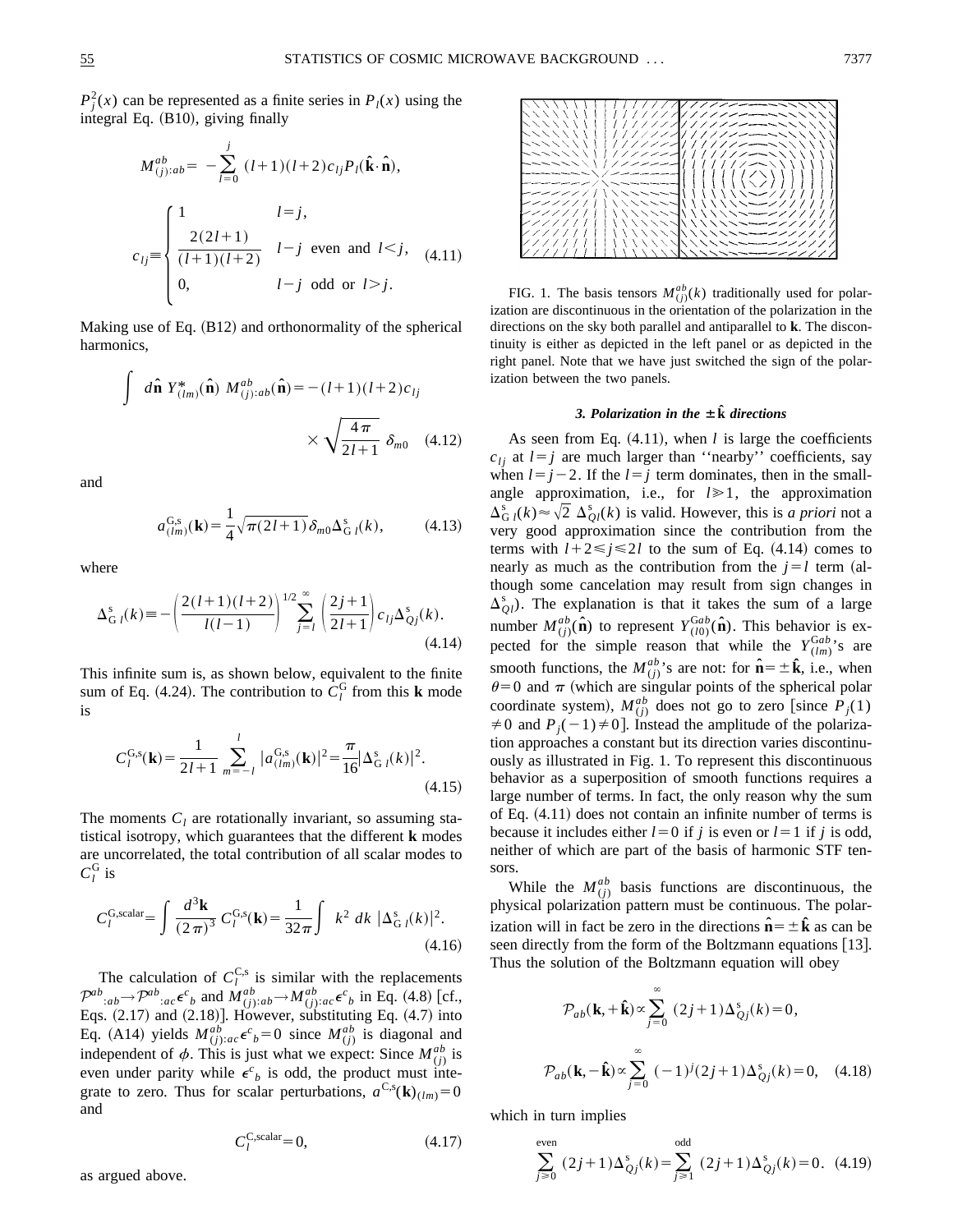$$
\int d\hat{\mathbf{n}} Y_{(00)}^* (\hat{\mathbf{n}}) \mathcal{P}^{ab}{}_{:ab}(\mathbf{k}, \hat{\mathbf{n}}) \propto \sum_{j=0}^{\infty} (2j+1) c_{0j} \Delta_{Qj}^s(k)
$$

$$
= \sum_{j\geq 0}^{\text{even}} (2j+1) \Delta_{Qj}^s(k) = 0,
$$

$$
\int d\hat{\mathbf{n}} Y_{(10)}^*(\hat{\mathbf{n}}) \mathcal{P}^{ab}{}_{:ab}(\mathbf{k}, \hat{\mathbf{n}}) \propto \sum_{j=0}^{\infty} (2j+1) c_{1j} \Delta_{Qj}^s(k)
$$

$$
= \sum_{j=1}^{\text{odd}} (2j+1) \Delta_{Qj}^s(k) = 0.
$$
(4.20)

Thus the decomposition of  $\mathcal{P}^{ab}$ .*<sub>ab</sub>* actually has no *l*=0 or  $l=1$  content.

Define the coefficients

$$
b_{lj} \equiv \begin{cases}\n-\frac{l^2 - 1}{(l+1)(l+2)}, & l = j, \\
\frac{2(2l+1)}{(l+1)(l+2)}, & l - j \text{ even and } 0 < j < l \\
0, & l - j \text{ odd or } j > l\n\end{cases}
$$
\n(4.21)

which have the property

$$
\frac{(l+1)(l+2)}{2(2l+1)} \left( \sum_{j=0}^{l} b_{lj} (2j+1) \Delta_{Qj}^{s}(k) + \sum_{j=l}^{\infty} c_{lj} (2j+1) \Delta_{Qj}^{s}(k) \right)
$$
  
= 
$$
\begin{cases} \sum_{j\geq 0}^{\text{even}} (2j+1) \Delta_{Qj}^{s}(k), & l \text{ even,} \\ \sum_{j\geq 1}^{\text{odd}} (2j+1) \Delta_{Qj}^{s}(k), & l \text{ odd.} \end{cases}
$$
(4.22)

Since these sums are zero for smooth (cosmological) polarization patterns, we may use the equality

$$
\sum_{j=l}^{\infty} c_{lj} (2j+1) \Delta_{Qj}^{s}(k) = -\sum_{j=0}^{l} b_{lj} (2j+1) \Delta_{Qj}^{s}(k)
$$
\n(4.23)

in Eq.  $(4.14)$  to obtain

$$
\Delta_{\mathbf{G}\,l}^{s}(k) = \left(\frac{2(l+1)(l+2)}{l(l-1)}\right)^{1/2} \sum_{j=0}^{l} \left(\frac{2j+1}{2l+1}\right) b_{lj} \Delta_{Qj}^{s}(k). \tag{4.24}
$$

We have transformed an infinite sum into a finite sum. While these finite sums are still somewhat cumbersome, they are significantly less complicated than previous expressions for moments of Stokes parameters obtained in the small-angle  $limit [13,14].$ 

The fact that continuity demands zero polarization at  $\hat{\mathbf{n}} = \pm \hat{\mathbf{k}}$  is reflected in that both  $Y^{\text{G}}_{(l0)ab}$  and  $Y^{\text{C}}_{(l0)ab}$  are zero at  $\theta=0$  and  $\pi$ , or equivalently that  $G^{\pm}_{(l0)}(\pm 1)=0$ ; continuity in fact requires  $G^{\pm}_{(lm)}(\pm 1)=0$  for all *m* except when  $m = \pm 2$ . Since the  $m = \pm 2$  terms correspond to tensor perturbations when  $\hat{\bf k}$  and  $\hat{\bf z}$  are aligned, the polarization from tensor perturbations does not give large sums, as evidenced below. However, a similar treatment of vector perturbations  $(m=\pm 1)$  leads to the same sort of infinite sums encountered for scalar perturbations.

## *4. Cross moments*

From Eqs.  $(4.2)$  and  $(4.13)$ , the contribution to the TG cross moments from a single scalar mode in the  $\hat{\mathbf{k}} = \hat{\mathbf{z}}$  direction is

$$
C_l^{\text{TG},s}(\mathbf{k}) = \frac{1}{2l+1} \sum_{m=-l}^{l} (a_{(lm)}^{\text{T},s}(\mathbf{k}))^* a_{(lm)}^{\text{G},s}(\mathbf{k}), \quad (4.25)
$$

so integrating over all **kˆ** gives

$$
C_l^{\text{TG},\text{scalar}} = \int \frac{d^3 \mathbf{k}}{(2\pi)^3} C_l^{\text{TG},\text{s}}(\mathbf{k})
$$

$$
= \frac{1}{16\pi} \int k^2 dk \; \Delta_{\text{G}}^{\text{s}}(k) \Delta_{ll}^{\text{s}}(k). \tag{4.26}
$$

The vanishing of  $a_{(lm)}^{C,s}(\mathbf{k})$  also demonstrates explicitly that the moments  $C_l^{\text{TC,s}} = C_l^{\text{GC,s}} = 0$ , as argued above.

### **B. Tensor metric perturbations**

#### *1. Temperature moments*

The calculation of tensor moments proceeds in an analogous fashion. Recall, however, that tensor perturbations have two polarization states,  $+$  and  $\times$ . Consider a single Fourier mode with  $+$  polarization and as before choose a coordinate system with  $\hat{\mathbf{z}}$  in the  $\hat{\mathbf{k}}$  direction. From Eq.  $(7.1)$  in Ref. [13], the contribution of this **k** mode to the temperature anisotropy is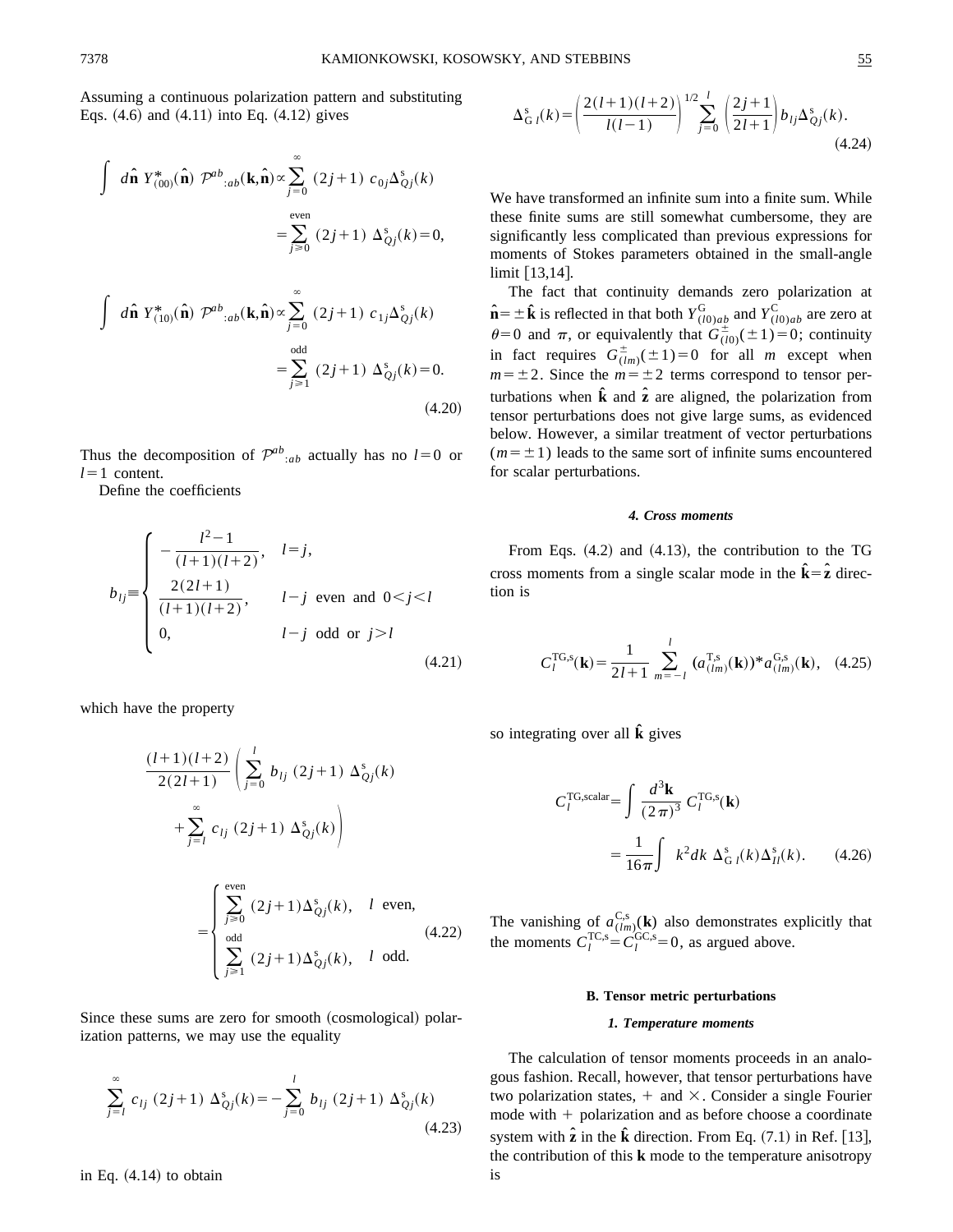$$
T(\mathbf{k}, \hat{\mathbf{n}})_{+} = \frac{T_0}{4} \sum_{j} (2j+1) P_j(\hat{\mathbf{k}} \cdot \hat{\mathbf{n}}) \sin^2 \theta \cos 2\phi \widetilde{\Delta}_{II}^{+}(k)
$$
\n(4.27)

(note that the choice of the zero of  $\phi$  is arbitrary and inconsequential), and  $\overline{\Delta}^+_R(k)$  is the perturbation to the photon brightness induced by this tensor mode after the Polnarev change of variables [36]. For the  $\times$  polarization state, simply replace  $\cos 2\phi$  with  $\sin 2\phi$  and  $\overline{\Delta}^+_{II}$  with  $\overline{\Delta}^{\times}_{II}$ . Again, we expand this anisotropy pattern in spherical harmonics,

$$
a_{(lm)}^{\mathrm{T},+}(\mathbf{k}) = \frac{1}{4} \sum_{j} (2j+1) \tilde{\Delta}_{1j}^{+}(k) \int d\hat{\mathbf{n}} P_{j}(\hat{\mathbf{k}} \cdot \hat{\mathbf{n}})
$$

$$
\times Y_{(lm)}^{*}(\hat{\mathbf{n}}) \sin^{2} \theta \cos^{2} \phi. \tag{4.28}
$$

Note that for  $\hat{\mathbf{k}} = \hat{\mathbf{z}}$ ,  $P_j(\cos \theta) = [4\pi/(2l+1)]^{1/2}Y_{(j0)}$ . Then Eq.  $(B15)$  can be used to express the integrand in Eq.  $(4.28)$  as a sum of products of two spherical harmonics. Orthonormality of spherical harmonics then gives

$$
a_{(lm)}^{\mathrm{T},+}(\mathbf{k}) = \frac{1}{8} (\delta_{m,2} + \delta_{m,-2}) \sum_{j} (2j+1) \sqrt{\frac{4\pi}{2j+1}} \Delta_{ij}^{+}(k)
$$
  

$$
\times \left\{ \left[ \frac{(j+1)(j+2)(j+3)(j+4)}{(2j+1)(2j+3)^{2}(2j+5)} \right]^{1/2} \delta_{l,j+2} + 2 \sqrt{\frac{j(j+1)(j-1)(j+2)}{(2j-1)(2j+3)}} \delta_{lj} + \left[ \frac{j(j-1)(j-2)(j-3)}{(2j-1)^{2}(2j+1)(2j-3)} \right]^{1/2} \delta_{l,j-2} \right\}.
$$
(4.29)

The  $\delta_{lx}$ 's project out only three terms in the sum, and this reduces to

$$
a_{(lm)}^{\text{T},+}(\mathbf{k}) = \frac{1}{4} \sqrt{\pi (2l+1)} (\delta_{m2} + \delta_{m,-2}) \sqrt{\frac{(l+2)!}{(l-2)!}}
$$

$$
\times \left[ \frac{\Delta_{I,l-2}^{+}(k)}{(2l-1)(2l+1)} - \frac{2\Delta_{II}^{+}(k)}{(2l+3)(2l-1)} + \frac{\Delta_{I,l+2}(k)}{(2l+3)(2l+1)} \right].
$$
(4.30)

For the  $\times$  polarization state, simply replace ( $\delta_{m2} + \delta_{m,-2}$ ) with  $-i(\delta_{m2}-\delta_{m,-2})$  and  $\Delta^+$  with  $\Delta^{\times}$ .

The contribution of this **k** mode to  $C_l^T$  is then

$$
C_l^{\mathrm{T},+}(\mathbf{k}) = \frac{1}{2l+1} \sum_m |a_{(lm)}^{\mathrm{T},+}(\mathbf{k})|^2
$$
  
= 
$$
\frac{\pi}{8} \frac{(l+2)!}{(l-2)!} \left[ \frac{\Delta_{l,l-2}^+(k)}{(2l-1)(2l+1)} - \frac{2\Delta_{ll}^+(k)}{(2l+3)(2l-1)} + \frac{\Delta_{l,l+2}(k)}{(2l+3)(2l+1)} \right]^2,
$$
 (4.31)

and the result for the  $\times$  polarization state is the same (with the replacement  $+\rightarrow \times$ , of course). If the spectrum of  $+$  and  $\times$  states is the same (which is demanded by statistical isotropy), then the total contribution of tensor modes to the temperature anisotropy is

$$
C_{l}^{\text{T,tensor}} = 2 \int \frac{d^{3} \mathbf{k}}{(2\pi)^{3}} C_{l}^{\text{T,+}}(\mathbf{k})
$$
  
=  $\frac{1}{8\pi} \frac{(l+2)!}{(l-2)!} \int k^{2} dk \left[ \frac{\Delta_{l,l-2}^{+}(k)}{(2l-1)(2l+1)} - \frac{2\Delta_{ll}^{+}(k)}{(2l+3)(2l-1)} + \frac{\Delta_{l,l+2}(k)}{(2l+3)(2l+1)} \right]^{2}$ , (4.32)

which agrees with the results of previous calculations  $[13, 12, 37]$ .

### *2. Polarization moments*

Finally, we calculate the polarization moments from tensor perturbations. The Stokes parameters induced by a single tensor Fourier mode with  $+$  polarization in the direction  $\mathbf{n} = (\theta, \phi)$  are [13]

$$
Q(\mathbf{k}, \hat{\mathbf{n}})_{+} = \frac{T_0}{4} \sum_{j} (2j+1) P_j(\cos \theta) (1 + \cos^2 \theta)
$$
  
×cos2 \phi  $\overline{\Delta}_{Qj}^{+}(k)$ , (4.33)

$$
U(\mathbf{k}, \hat{\mathbf{n}})_{+} = \frac{T_0}{4} \sum_{j} (2j+1) P_j(\cos\theta) 2 \cos\theta \sin 2\phi \ \tilde{\Delta}_{Qj}^{+}(k),
$$
\n(4.34)

where again  $\overline{\Delta}_{Ql}^{s}(k)$  are Legendre coefficients of the photon polarization brightness for tensor metric perturbations with  $+$  polarization. Note *U* is the opposite sign from Ref. [13] because the coordinate system there has opposite orientation from the one here. The polarization tensor is thus

$$
\mathcal{P}_{+}^{ab}(\mathbf{k}, \hat{\mathbf{n}}) = \frac{T_0}{8} \sum_{j} (2j+1) \Delta_{Qj}^{+}(k) M_j^{ab}(\hat{\mathbf{n}}), \quad (4.35)
$$

with

$$
M_{(j)}^{ab}(\hat{\mathbf{n}}) = P_j(\cos\theta) \begin{pmatrix} (1+\cos^2\theta)\cos 2\phi & -2\cot\theta\sin 2\phi \\ -2\cot\theta\sin 2\phi & -(1+\cos^2\theta)\csc^2\theta\cos 2\phi \end{pmatrix}.
$$
 (4.36)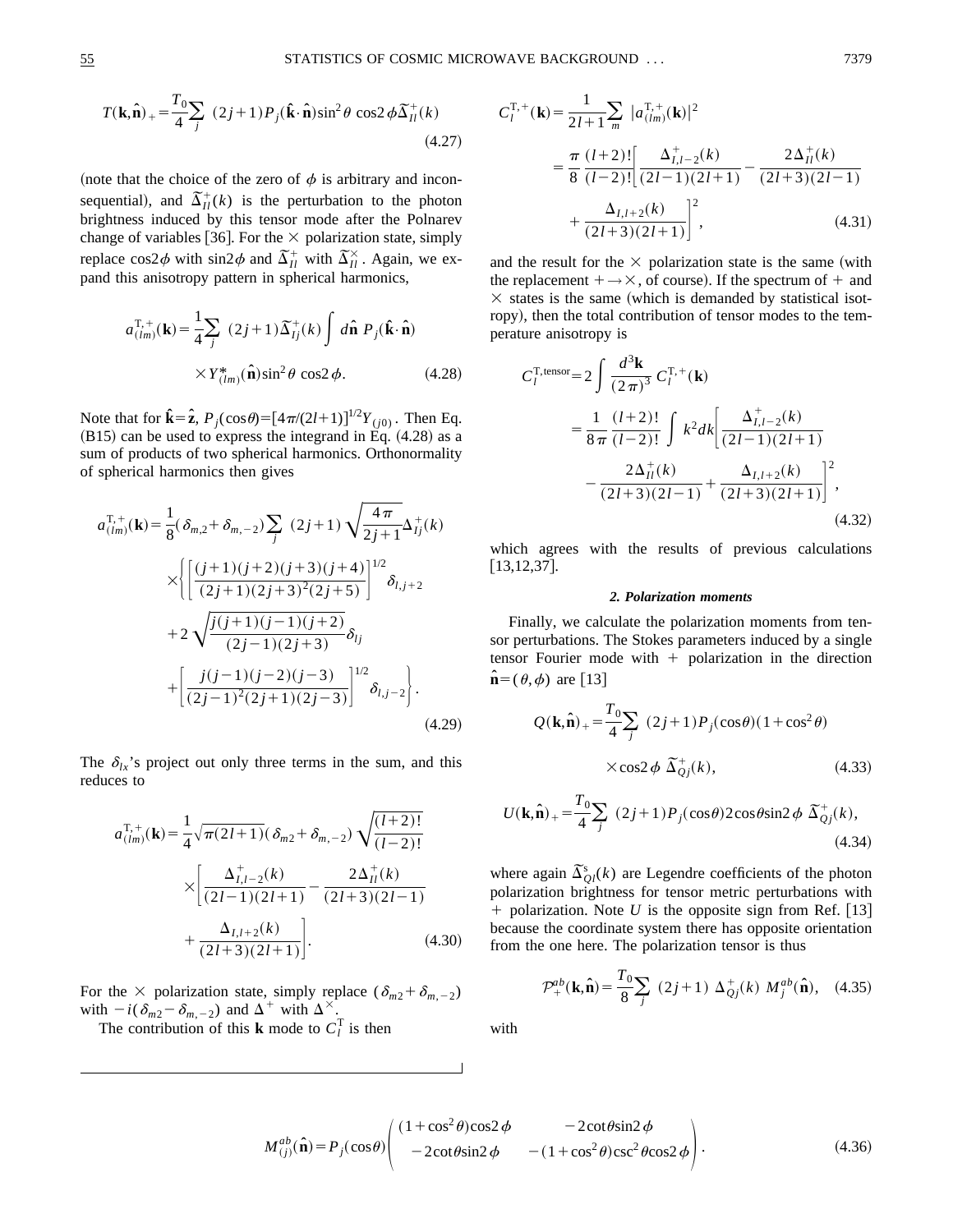For  $\times$  polarization, make the replacements cos2 $\phi \rightarrow \sin 2\phi$ and  $\sin 2\phi \rightarrow -\cos 2\phi$ .

Now we calculate the multipole moments induced by this single tensor mode. From Eq.  $(2.17)$  above,

$$
a_{(lm)}^{\mathbf{G},+}(\mathbf{k}) = \frac{N_l}{8} \sum_{j} (2j+1) \widetilde{\Delta}_{Qj}^{+}(k)
$$

$$
\times \int d\hat{\mathbf{n}} Y_{(lm)}^{*}(\hat{\mathbf{n}}) M_{(j):ab}^{ab}(\hat{\mathbf{n}}). \qquad (4.37)
$$

Calculation of this  $M_{(j):ab}^{ab}$  is straightforward using Eq.  $(A13)$ , but the algebra is considerably longer than the scalar case. The result is

$$
M_{(j):ab}^{ab} = \cos 2 \phi [12(1-x^2)P_j(x) + 8x(1-x^2)P'_j(x) + (1-x^4)P''_j(x)],
$$
\n(4.38)

with  $x = \cos \theta$ . The  $\times$  perturbations give the same result with  $\cos 2\phi \rightarrow \sin 2\phi$ . Because of this azimuthal dependence, the integral in Eq.  $(4.37)$  is nonzero only for  $m = \pm 2$ . Using Eqs.  $(B1), (B6), and (B16), we get$ 

$$
M_{(j):ab}^{ab} = \cos 2 \phi \left[ \frac{(j+3)(j+4)P_{j+2}^2}{(2j+1)(2j+3)} + \frac{6j(j+1)P_j^2}{(2j+3)(2j-1)} + \frac{(j-2)(j-3)P_{j-2}^2}{(2j+1)(2j-1)} \right].
$$
\n(4.39)

This is just a sum of the three spherical harmonics with  $m=2$  and the three with  $m=-2$ . The integral in Eq. (4.37) is

$$
\int d\hat{\mathbf{n}} Y_{(lm)}(\hat{\mathbf{n}}) M_{(j):ab}^{ab}(\hat{\mathbf{n}}) = \sqrt{\frac{\pi}{2l+1} \frac{(l+2)!}{(l-2)!}} (\delta_{m2} + \delta_{m,-2})
$$

$$
\times \left[ \frac{(l+1)(l+2)\delta_{l,j+2}}{(2l-3)(2l-1)} + \frac{6l(l+1)\delta_{lj}}{(2l+3)(2l-1)} + \frac{l(l-1)\delta_{l,j-2}}{(2l+5)(2l+3)} \right], \qquad (4.40)
$$

which results in

$$
a_{(lm)}^{G,+}(\mathbf{k}) = \frac{1}{8} (\delta_{m2} + \delta_{m,-2}) \sqrt{2 \pi (2l+1)}
$$
  
 
$$
\times \left[ \frac{(l+2)(l+1)\Delta_{Q,l-2}^+(k)}{(2l-1)(2l+1)} + \frac{6l(l+1)\Delta_{Q,l}^+(k)}{(2l+3)(2l-1)} + \frac{l(l-1)\Delta_{Q,l+2}^+(k)}{(2l+1)(2l+3)} \right].
$$
 (4.41)

As before, each **k** mode and each polarization state contributes to  $C_l$  in the same way, so integrating over **k** and multiplying by two (for the two polarization states) gives

$$
C_{l}^{\text{G, tensor}} = \frac{1}{16\pi} \int k^2 dk \left[ \frac{(l+2)(l+1)\Delta_{Q,l-2}^+(k)}{(2l-1)(2l+1)} + \frac{6l(l+1)\Delta_{Q,l}^+(k)}{(2l+3)(2l-1)} + \frac{l(l-1)\Delta_{Q,l+2}^+(k)}{(2l+1)(2l+3)} \right]^2.
$$
\n(4.42)

Therefore,  $C_l^{\text{G, tensor}}$  is due to three Legendre expansion coefficients  $\Delta_{Q_l}^+(k)$  as opposed to an infinite sum as in the scalar case.

The derivation of the multipole moments for the C harmonics is similar. From Eq.  $(2.18)$  above,

$$
a_{(lm)}^{C+}(\mathbf{k}) = \frac{N_l}{8} \sum_{j} (2j+1) \tilde{\Delta}_{Qj}^{+}(k)
$$
  
 
$$
\times \int d\hat{\mathbf{n}} Y_{(lm)}^{*}(\hat{\mathbf{n}}) M_{(j):ac}^{ab}(\hat{\mathbf{n}}) \epsilon_{b}^{c}. \quad (4.43)
$$

This time we get for the  $+$  gravity wave polarization

$$
M_{(j):ac}^{ab} \epsilon^c{}_b = \sin 2\phi \left[ -8(1 - x^2)P'_j(x) - 2x(1 - x^2)P''_j(x) \right]
$$
  

$$
= \sin 2\phi \left[ -\frac{2(j + 3)}{2j + 1}P_{j+1}^2(x) -\frac{2(j - 2)}{2j + 1}P_{j-1}^2(x) \right],
$$
 (4.44)

where the second equality uses the identities  $(B6)$  and  $(B7)$ . For  $\times$  polarization states, replace sin2 $\phi \rightarrow -\cos 2\phi$ . The multipole coefficients are then

$$
a^{C,+}(\mathbf{k})_{lm} = -\frac{i}{4}(\delta_{m2} - \delta_{m-2})\sqrt{\frac{2\pi}{2l+1}}[(l+2)\tilde{\Delta}_{Ql-1}^{+}(k) + (l-1)\tilde{\Delta}_{Ql+1}^{+}(k)].
$$
\n(4.45)

The  $\times$  perturbations give the same result except for a minus sign between the Kronecker  $\delta$ 's and an overall factor of *i*. Again assuming equal contributions from both  $+$  and  $\times$ tensor perturbations,

$$
C_l^{\text{C,tensor}} = \frac{1}{4\pi} \int dk \ k^2 \left[ \frac{l+2}{2l+1} \tilde{\Delta}_{Ql-1}^+(k) + \frac{l-1}{2l+1} \tilde{\Delta}_{Ql-1}^+(k) \right]^2.
$$
\n(4.46)

This calculation verifies our qualitative arguments that tensor modes will produce a C polarization field.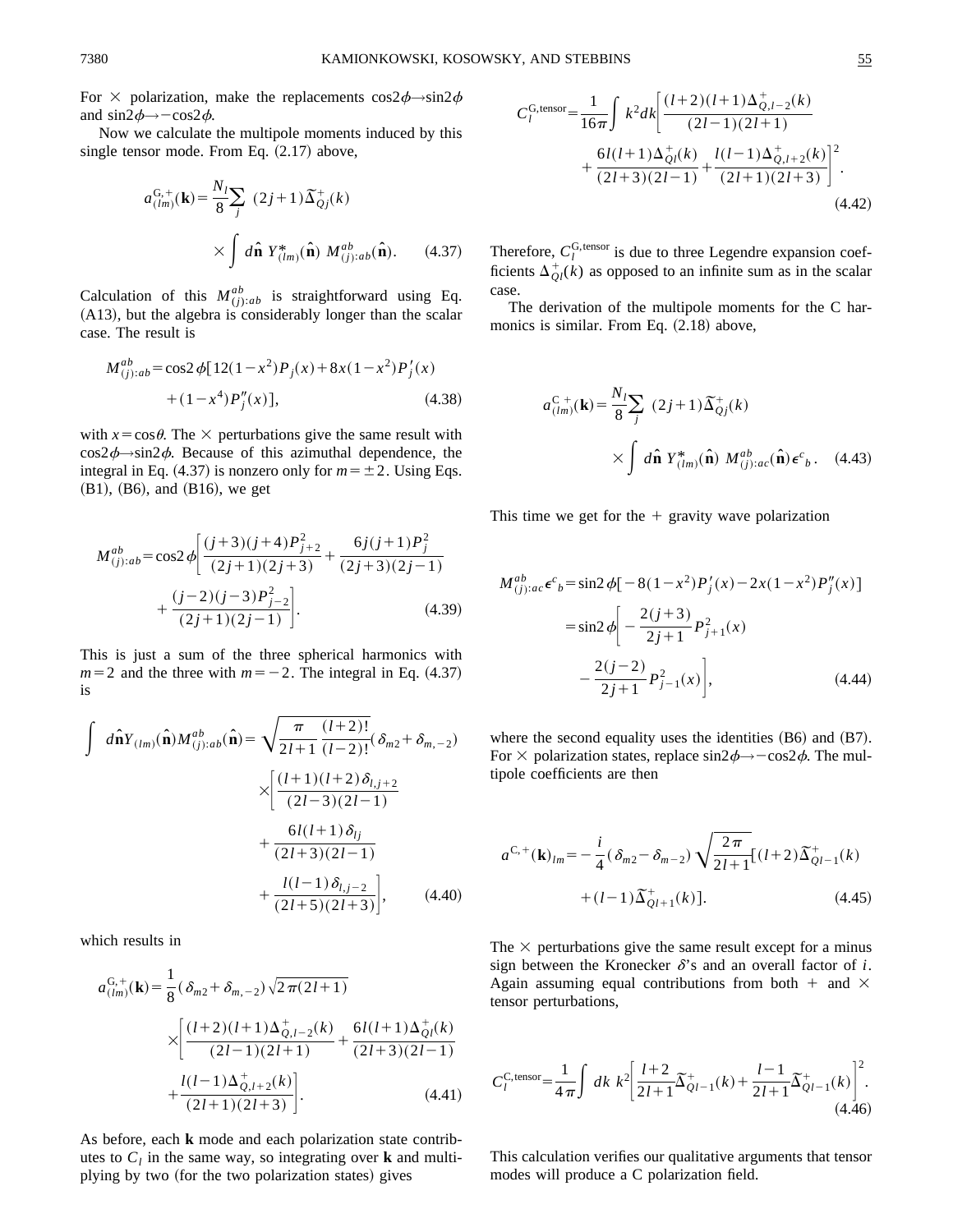#### *3. Cross moments*

From Eqs.  $(4.30)$  and  $(4.41)$ , the nonzero cross moments are

$$
C_{l}^{\text{TG, tensor}} = \frac{1}{8 \pi N_{l}} \int k^{2} dk \left[ \frac{\tilde{\Delta}_{I,l-2}^{+}(k)}{(2l-1)(2l+1)} - \frac{2\tilde{\Delta}_{II}^{+}(k)}{(2l+3)(2l-1)} + \frac{\tilde{\Delta}_{I,l+2}^{+}(k)}{(2l+3)(2l+1)} \right] \times \left[ \frac{(l+2)(l+1)\tilde{\Delta}_{Q,l-2}^{+}(k)}{(2l-1)(2l+1)} + \frac{6l(l+1)\tilde{\Delta}_{Q,l}^{+}(k)}{(2l+3)(2l-1)} + \frac{l(l-1)\tilde{\Delta}_{Q,l+2}^{+}(k)}{(2l+1)(2l+3)} \right], \tag{4.47}
$$

assuming equal contributions from the  $+$  and  $\times$  tensor perturbations. Note the  $N_l^{-1}$  in the prefactor comes from the temperature coefficient, not from the polarization coefficient.

Both the temperature and G multipole coefficients for a **k** tensor mode with + polarization  $a_{(lm)}^{T,+}(\mathbf{k})$  and  $a_{(lm)}^{G,+}(\mathbf{k})$  are proportional to  $(\delta_{m2}+\delta_{m,-2})$  [and similarly for  $\times$  modes with the sum replaced by a difference. On the other hand, the corresponding C multipole coefficients  $a_{(lm)}^{C,+}(\mathbf{k})$  are proportional to  $(\delta_{m2}-\delta_{m,-2})$  (and the same with the difference replaced by a sum for  $\times$  modes)]. Therefore, after summing over *m*, the cross moments  $C_l^{\text{TC, tensor}}$  and  $C_l^{\text{GC, tensor}}$  for tensor perturbations vanish. This is a consequence of the symmetry arguments mentioned above.

## **C. Summary**

In this section we have calculated the CMB temperature and polarization multipole moments for both scalar and tensor perturbations. For theories in which the perturbations have a Gaussian distribution (such as inflationary models), this set of multipole moments fully specifies the statistical properties of the combined temperature or polarization map. In virtually all theories considered, scalar and tensor perturbations are statistically independent, so their contributions to the CMB temperature anisotropy and polarization add in quadrature. Even if they are not statistically independent, angular orthogonality of the different modes (i.e., scalar, vector, and tensor modes in the **zˆ** direction induce nonzero multipole coefficients only for  $m=0$ ,  $m=\pm$ , and  $m=\pm 2$ , respectively) guarantees that the contributions of scalar, vector, and tensor perturbations to the multipole moments will add in quadrature. Therefore, for Gaussian theories, the map will be fully described by  $C_l^{\text{T}} = C_l^{\text{T},\text{scalar}} + C_l^{\text{T},\text{tensor}}$  [cf. Eqs.  $(4.4)$  and  $(4.32)$ ],  $C_l^G = C_l^{G,\text{scalar}} + C_l^{G,\text{tensor}}$  [cf. Eqs.  $(4.16)$  and  $(4.42)$ ],  $C_l^C = C_{l}^{C,\text{tensor}}$  [cf. Eqs.  $(4.46)$ ], and  $C_l^{\text{TG}} = C_l^{\text{TG},\text{scalar}} + C_l^{\text{TG},\text{tensor}}$  [cf. Eqs. (4.26) and (4.47)]. For non-Gaussian theories, *n*-point correlation functions with  $n > 2$  may be nonzero.

Equation  $(4.4)$  for the temperature moments from scalar perturbations is written as an integral of a square of a single  $\Delta_{II}$ . However, all of the other moments are written as squares of a sum of several  $\Delta_{II}$ 's and/or  $\Delta_{OI}$ 's. This is because a spherical-harmonic decomposition is not natural for a Stokes parameter *Q*, which is a tensor component, nor for the brightness perturbation from tensor modes. The calculation can be reformulated using a tensor-harmonic expansion for these quantities, which provide a natural basis  $[31]$ .

## **D. Line-of-sight approach**

A very efficient and accurate algorithm for computation of multipole moments has recently been given by Seljak and Zaldarriaga [38] and applied to the polarization multipole moments  $[21]$  (hereafter, SZ). Although significantly different in appearance, their spin-harmonic formalism is equivalent to our tensor-harmonic formalism. Here, we briefly compare our results with theirs. Although the formalisms differ and the calculations are somewhat lengthy, we find that the results agree, which gives us confidence in both sets of results. Furthermore, by identifying the moments in their paper with those in ours, their numerical code (which has been made publicly available) can be used to compute the multipole moments presented in this paper.

Consider, for example, the G polarization moments from scalar perturbations. According to Eqs.  $(12)$  and  $(14)$  in SZ, the polarization pattern induced on the sky by a scalar **k** mode in the  $\hat{z}$  direction [i.e., their version of our Eq.  $(4.5)$ ] is

$$
Q(\hat{\mathbf{n}}) = \frac{3}{4} (1 - \cos^2 \theta) \int_0^{\tau_0} d\tau \ e^{ik\tau \cos \theta} g(\tau) \Pi(k, \tau) \xi(\mathbf{k}),
$$
\n(4.48)

and  $U(\hat{\bf n})=0$ , where  $\tau$  is the conformal time,  $g(\tau)$  is a visibility function,  $\Pi$  is a combination of intensity and polarization perturbations, and  $\xi(\mathbf{k})$  is an amplitude for the scalar mode (see SZ for more details). Therefore, the polarization tensor induced by this scalar mode is

$$
P^{ab}(\hat{\mathbf{n}}) = \frac{3}{4} \xi(\mathbf{k}) \int_0^{\tau_0} d\tau \ g(\tau) \Pi(k,\tau) e^{ik\tau \cos\theta} \begin{pmatrix} 1 & 0 \\ 0 & -\csc^2\theta \end{pmatrix}.
$$
\n(4.49)

Using the rules of covariant differentiation, we find that

$$
P^{ab}{}_{:ab}(\hat{\mathbf{n}}) = \frac{3}{8} \xi(\mathbf{k}) \int_0^{\tau_0} d\tau \ g(\tau) \Pi(k, \tau)
$$

$$
\times \left(\frac{\partial^2}{\partial \theta^2} + 3 \frac{\cos \theta}{\sin \theta} \frac{\partial}{\partial \theta} - 2\right) e^{ik\tau \cos \theta}
$$

$$
= \frac{3}{8} \xi(\mathbf{k}) \int_0^{\tau_0} d\tau \ g(\tau) \Pi(k, \tau) \frac{d^2}{d(\cos \theta)^2}
$$

$$
\times [(1 - \cos^2 \theta)^2 e^{ik\tau \cos \theta}], \tag{4.50}
$$

which agrees with their  $\Delta_{\tilde{E}}^{(S)}/2$  given in their Eq. (15). The  $C_l^{\text{G,scalar}}$  moments are obtained by plugging this into Eq.  $(2.17)$ , squaring, summing over *m*, and then integrating over **k**. We then find that our results agree with theirs [realizing that our  $(2\pi)^3$  Fourier conventions differ from theirs] if we identify  $C_l^G = C_{El}/2$ , where  $C_{El}$  are their electric-type moments. We have further checked that our temperature moments agree with theirs (with no factor of two), and that our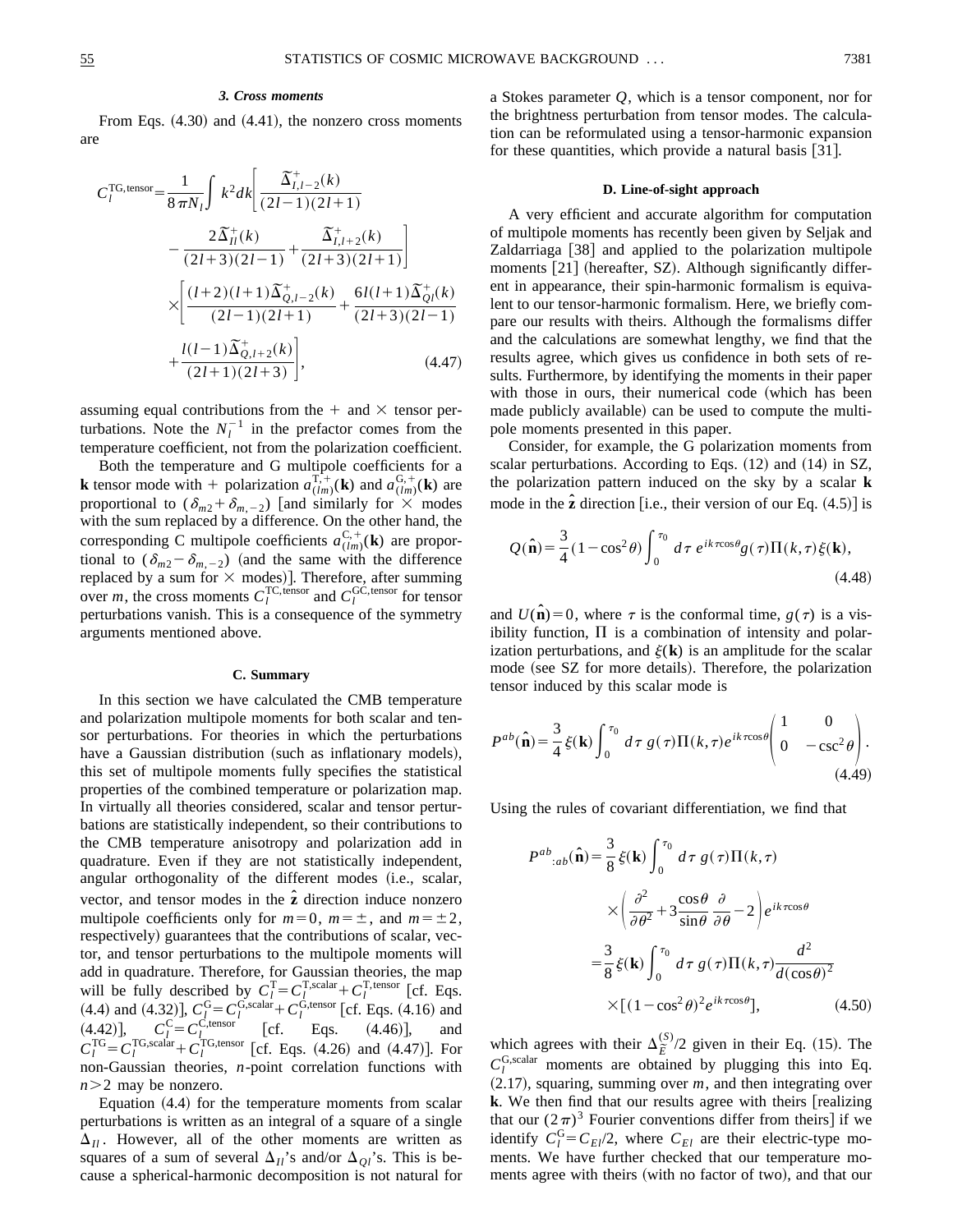C moments are half their *B* moments:  $C_l^C = C_{B_l}/2$ . Our  $C_l^{TG}$ are equal to their  $C_{Cl}/\sqrt{2}$ . Although we do not present it here, we have checked their tensor-mode calculations as well. Although significantly more involved, we still find agreement; for example, compare their  $\mathcal{E}(x)$  and  $\mathcal{B}(x)$  with our Eqs.  $(4.38)$  and  $(4.44)$ . The identification of our polarization moments with theirs is also consistent with our  $w_p^{-1}$  in Eq.  $(3.18)$  being half theirs.

## **V. TWO-POINT CORRELATION FUNCTIONS**

In this section, we relate the multipole moments  $C_l^T$ ,  $C_l^G$ ,  $C_l^C$ , and  $C_l^{TG}$  to two-point correlation functions of temperature and Stokes parameters. This will make contact with previous work on the subject. We also derive flat-sky limits useful for analyzing maps of small sky patches.

## **A. Correlations between temperature and stokes parameters**

The linear-polarization state at any given point is specified completely by the Stokes parameter *Q* and *U*, but these quantities depend on the coordinate system which one chooses. On the other hand, we know that *Q* and *U* transform as the components of a STF  $2\times2$  tensor, so given *Q* and *U* in some coordinate system, we can always determine  $Q'$  and  $U'$  in any other coordinate system.

The Universe is assumed to be statistically isotropic, so it is possible to construct two-point correlation functions which depend only on the angular separation between the two points. But simply correlating *Q* and *U* in a particular coordinate system gives correlation functions which depend on the positions of the points being correlated as well the angular separation. This is what has been done in previous published work.

A coordinate-independent set of correlation functions can be expressed in terms of the ones which have appeared in the previous literature. The prescription is simply to define correlation functions of Stokes parameters with respect to axes which are parallel and perpendicular to the great arc (or geodesic) connecting the two points being correlated. So  $Q<sub>r</sub>$  is the difference in intensities in two linear-polarization states parallel and perpendicular to the great arc connecting the two points, and  $U_r$  is the difference in two linear-polarization states which lie 45° away from the parallel and perpendicular. The three quantities  $T$ ,  $Q_r$ , and  $U_r$  have six correlation functions between them:  $\langle TT \rangle$ ,  $\langle U_r U_r \rangle$ ,  $\langle Q_r Q_r \rangle$ ,  $\langle Q_r T \rangle$ ,  $\langle Q_rU_r\rangle$ , and  $\langle U_rT\rangle$ . However, only four can be nonzero. Although  $Q_r$  and *T* are invariant under reflection along the great arc connecting the two points being correlated, *Ur* changes sign. Therefore, the expectation values  $\langle Q_r U_r \rangle$  and  $\langle U_rT\rangle$  must be zero from statistical isotropy. This is as expected: four nonzero sets of moments  $C_l^T$ ,  $C_l^G$ ,  $C_l^C$ , and  $C_l^{\text{TG}}$  describe the map. Correspondingly, four nonzero correlation functions provide an equivalent statistical description.

We begin with the familiar  $\langle TT \rangle$  correlation function,

$$
C^{T}(\theta) = \left\langle \frac{T(\hat{\mathbf{n}}_1)}{T_0} \frac{T(\hat{\mathbf{n}}_2)}{T_0} \right\rangle_{\hat{\mathbf{n}}_1 \cdot \hat{\mathbf{n}}_2 = \cos \theta}.
$$
 (5.1)

The correlation function depends only on the angular separation of the two points, so in calculating it, we may choose one point to be at the north pole, (0,0), and the other to be on the  $\phi=0$  longitude at a distance  $\theta$  from the north pole, ( $\theta$ ,0). Then expand  $T(\hat{\bf{n}})$  in terms of spherical harmonics as in Eq. (2.8) and note that  $Y_{(lm)}(0,0) = \delta_{m0}\sqrt{(2l+1)/(4\pi)}$ . So

$$
C^{T}(\theta) = \left\langle \frac{T(0,0)}{T_0} \frac{T(\theta,0)}{T_0} \right\rangle
$$
  
= 
$$
\sum_{lml'm'} \left\langle a_{(lm)}^{T} a_{l'm'}^{T} \right\rangle Y_{(lm)}^{*}(0,0) Y_{(l'm')}(\theta,0)
$$
  
= 
$$
\sum_{lml'm'} C_{l}^{T} \delta_{ll'} \delta_{mm'} \sqrt{\frac{2l+1}{4\pi}} \delta_{m0} Y_{(l'm')}(\theta,0)
$$
  
= 
$$
\sum_{l} \frac{2l+1}{4\pi} C_{l}^{T} P_{l}(\cos\theta), \qquad (5.2)
$$

where we have used Eq.  $(3.1)$  to go from the second to the third line. This recovers the well-known result for the temperature autocorrelation function.

The derivation of the polarization correlation functions will proceed analogously (and is similar to the case for weaklensing correlation functions [28]), and requires  $W_{(lm)}$  and  $X_{(lm)}$  at the north pole. Using the asymptotic relations

$$
P_l^m(\cos\theta) \sim \frac{(-1)^{(m+|m|)/2}}{2^{|m|}|m|!} \frac{(l+|m|)!}{(l-|m|)!} \theta^{|m|}, \quad \theta \to 0
$$
  
( $m \neq 0$ ), (5.3)

$$
P_l(\cos\theta) \sim 1 - \frac{1}{4}l(l+1)\theta^2, \quad \theta \to 0,
$$
 (5.4)

it is straightforward to show that for  $|m| \ge 2$ ,  $X_{(lm)}$  and *Y*<sub>(*lm*)</sub> are both asymptotic to  $\theta^{|m|-2}$  as  $\theta \rightarrow 0$ , so they are nonzero at  $\theta=0$  only for  $|m|=2$ ; for  $m=0$  and  $m=1$ , they are asymptotic to  $\theta^2$  and  $\theta$ . After a little algebra,

$$
W_{(lm)}(0,0) = \frac{1}{2} \sqrt{\frac{2l+1}{4\pi} \frac{(l+2)!}{(l-2)!}} (\delta_{m2} + \delta_{m,-2})
$$
 (5.5)

and

$$
X_{(lm)}(0,0) = \frac{i}{2} \sqrt{\frac{2l+1}{4\pi} \frac{(l+2)!}{(l-2)!}} (\delta_{m2} - \delta_{m,-2}).
$$
 (5.6)

Now consider the  $\langle \mathcal{Q} \mathcal{Q} \rangle$  correlation function

$$
C^{Q}(\theta) = \left\langle \frac{\mathcal{Q}_r(\hat{\mathbf{n}}_1)}{T_0} \frac{\mathcal{Q}_r(\hat{\mathbf{n}}_2)}{T_0} \right\rangle_{\hat{\mathbf{n}}_1 \cdot \hat{\mathbf{n}}_2 = \cos \theta}, \quad (5.7)
$$

where, once again, the Stokes parameters  $Q_r$  are defined with respect to axes parallel and perpendicular to the great arc connecting  $\hat{\mathbf{n}}_1$  and  $\hat{\mathbf{n}}_2$ . As in the temperature case, choose one point to be at the north pole and another a distance  $\theta$  away along the  $\phi=0$  longitude. This choice has the added advantage that the great arc connecting these two points is along the  $\theta$  direction, so we can use the *Q* defined in the  $(\hat{\theta}, \hat{\phi})$ coordinate system, Eq.  $(3.3)$ . However, in this coordinate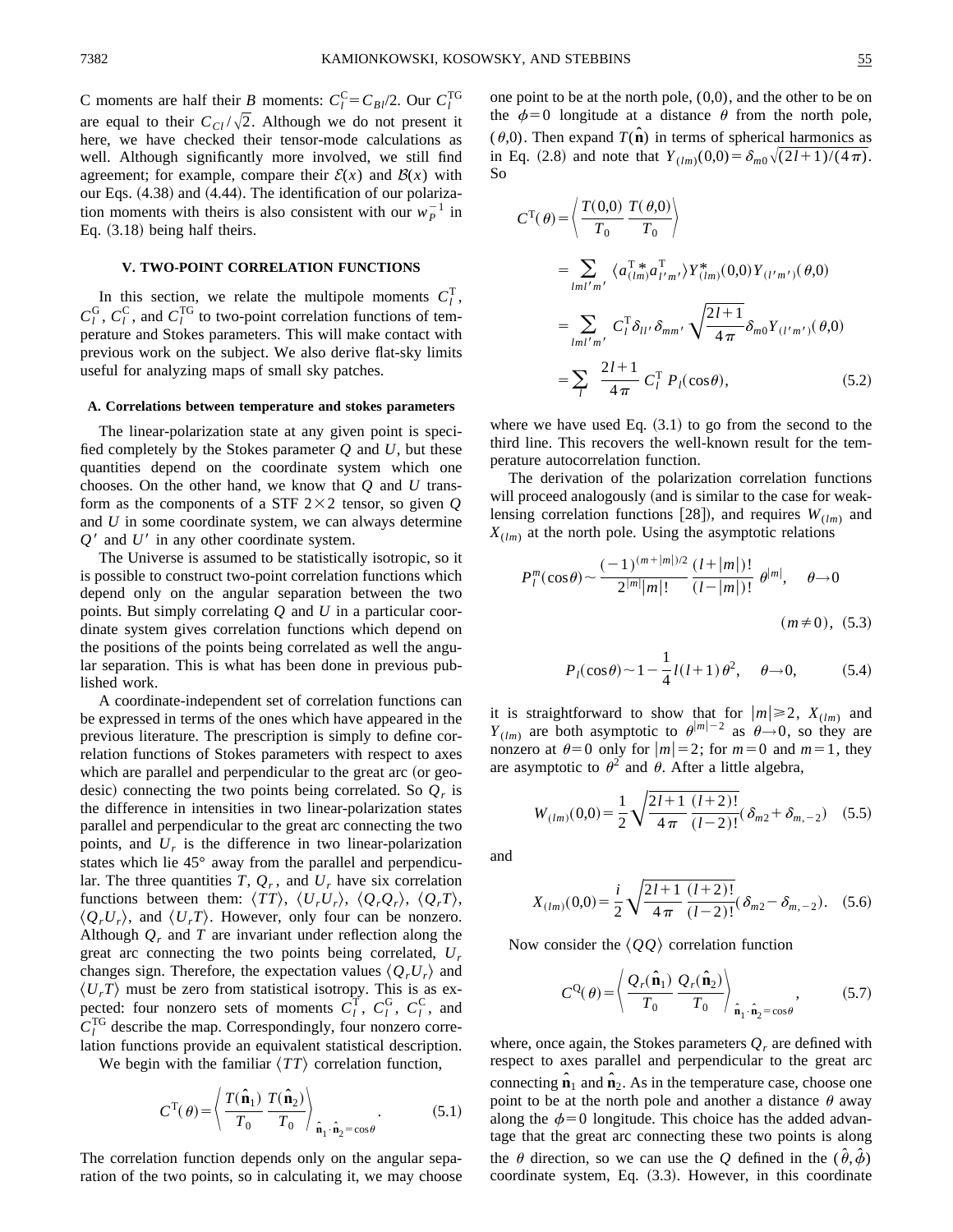system, the definition of *Q* at the north pole is, strictly speaking, ambiguous. Therefore, we always consider a point on the  $\phi$ =0 longitude which is infinitesimally close to the north pole; in other words,  $Q(0,0)$  really means  $\lim_{\theta \to 0} Q(\theta,0)$ . Using Eq. (3.3) for the Stokes parameters, the  $\langle QQ \rangle$  correlation function is then

$$
C^{Q}(\theta) = \left\langle \frac{Q(0,0)}{T_0} \frac{Q(\theta,0)}{T_0} \right\rangle
$$
  
= 
$$
\sum_{lml'm'} N_l N_{l'} \langle \left[a_{(lm)}^G W_{(lm)}(0,0) - a_{(lm)}^C X_{(lm)}(0,0)\right]
$$
  

$$
\times \left[a_{(l'm')}^G W_{(l'm')}^* (\theta,0) - a_{(l'm')}^C X_{(l'm')}^* (\theta,0)\right]\rangle
$$
  
= 
$$
\sum_{l} \sqrt{\frac{2l+1}{8\pi}} N_l \{C_l^G [W_{(l2)}^*(\theta,0) + W_{(l,-2)}^*(\theta,0)]
$$
  
+ 
$$
iC_l^C [X_{(l2)}^*(\theta,0) - X_{(l,-2)}^*(\theta,0)]\}, \qquad (5.8)
$$

where we have used Eqs.  $(3.1)$ ,  $(5.6)$ , and  $(5.5)$ , and  $\langle a_{(lm)}^{\text{G} *} a_{(lm)}^{\text{C}} \rangle = 0$ . This can be simplified using  $X^*_{(lm)} = -X^*_{(l,-m)}$  and  $W^*_{(lm)} = W^*_{(l,-m)}$  and the definitions in Eqs.  $(2.24)$  and  $(2.25)$ , giving

$$
C^{Q}(\theta) = \sum_{l} \frac{2l+1}{2\pi} N_{l}^{2} [C_{l}^{G} G_{(l2)}^{+}(\cos \theta) + C_{l}^{C} G_{(l2)}^{-}(\cos \theta)].
$$
\n(5.9)

For the  $\langle UU \rangle$  correlation function, the derivation is similar, giving

$$
C^{U}(\theta) = \sum_{l} \frac{2l+1}{2\pi} N_{l}^{2} [C_{l}^{C} G_{(l2)}^{+}(\cos \theta) + C_{l}^{G} G_{(l2)}^{-}(\cos \theta)].
$$
\n(5.10)

For the  $\langle TQ \rangle$  cross-correlation function,

$$
C^{TQ}(\theta) = \left\langle \frac{T(\hat{\mathbf{n}}_1)}{T_0} \frac{Q_r(\hat{\mathbf{n}}_2)}{T_0} \right\rangle_{\hat{\mathbf{n}}_1 \cdot \hat{\mathbf{n}}_2 = \cos \theta}
$$

$$
= \sum_{l} \frac{2l+1}{4\pi} N_l C_l^{TG} P_l^2(\cos \theta). \qquad (5.11)
$$

Equations  $(5.9)$ ,  $(5.10)$ , and  $(5.11)$  are *exact*  $(i.e.,$  there is *no* small-angle approximation) expressions for the polarization correlation functions.

#### **B. Multipole moments from correlation functions**

Above, we derived expressions for correlation functions in terms of multipole moments, and now we perform the inverse transform and express the multipole moments in terms of correlation functions. Begin with the temperature autocorrelation function: multiply both sides of Eq.  $(5.2)$  by the Legendre polynomial  $P_{l'}(\cos\theta)$ , integrate over  $\cos\theta$ , and use the orthogonality of Legendre polynomials to obtain

$$
C_l^{\mathrm{T}} = 2\pi \int_0^{\pi} d\theta \sin\theta P_l(\cos\theta) \ C^{\mathrm{T}}(\theta). \tag{5.12}
$$

Similarly, for the polarization-temperature moments, multiply both sides of Eq.  $(5.11)$  by the associated Legendre function  $P_{l'}^2$ , integrate, and use Eq. (B4) to obtain

$$
C_l^{\text{TG}} = \pi N_l \int_0^{\pi} d\theta \sin\theta P_l^2(\cos\theta) \ C^{\text{TQ}}(\theta). \tag{5.13}
$$

The derivation of the polarization moments from the polarization autocorrelation functions is similar. Orthonormality of the tensor harmonics implies that

$$
\int [W^*_{(lm)}(\hat{\mathbf{n}})W_{(l'm')}(\hat{\mathbf{n}}) + X^*_{(lm)}(\hat{\mathbf{n}})X_{(l'm')}(\hat{\mathbf{n}})] d\hat{\mathbf{n}} \n= \frac{2}{N_l^2} \delta_{ll'} \delta_{mm'}
$$
\n(5.14)

and it can also be shown that

$$
\int [ -X_{(lm)}^*(\hat{\mathbf{n}}) W_{(l'm')}(\hat{\mathbf{n}}) + W_{(lm)}^*(\hat{\mathbf{n}}) X_{(l'm')}(\hat{\mathbf{n}}) ] d\hat{\mathbf{n}} = 0.
$$
\n(5.15)

To do so, note that the  $\phi$  dependence of  $W_{(lm)}$  and  $X_{(lm)}$  is just  $e^{im\phi}$ , which means that the integral is immediately zero for  $m \neq m'$ . For  $m = m'$ , the integral over cos $\theta$  vanishes using the explicit forms of  $G^{\pm}_{(lm)}$  [28]. From Eqs. (5.9) and  $(5.10),$ 

$$
\begin{aligned} \left[C^{Q}(\theta) + C^{U}(\theta)\right] e^{2i\phi} &= \sum_{l} \sqrt{\frac{2l+1}{2\pi}} N_{l} \left(C_{l}^{G} + C_{l}^{C}\right) \left[W_{(l2)}\right] \\ &\times (\theta, \phi) + i X_{(l2)}(\theta, \phi)\right], \qquad (5.16) \end{aligned}
$$

$$
\begin{aligned} \left[C^{Q}(\theta) - C^{U}(\theta)\right] e^{2i\phi} &= \sum_{l} \sqrt{\frac{2l+1}{2\pi}} N_{l} \left(C_{l}^{G} - C_{l}^{C}\right) \left[W_{(l2)}\right] \\ &\times (\theta, \phi) - i X_{(l2)}(\theta, \phi)\right]. \end{aligned} \tag{5.17}
$$

Then multiply both sides of the first equation by  $W^*_{(12)} - iX^*_{(12)}$  and the second by  $W^*_{(12)} + iX^*_{(12)}$ , integrate over all directions  $\hat{\bf{n}}$ , and apply Eqs.  $(5.14)$  and  $(5.15)$ , giving

$$
C_{l}^{\text{G}} + C_{l}^{\text{C}} = \sqrt{\frac{2\,\pi}{2\,l+1}} \frac{N_{l}}{2} \int d\hat{\mathbf{n}} [C^{\text{Q}}(\theta) + C^{\text{U}}(\theta)]
$$

$$
\times e^{2i\phi} [W_{(l2)}^{*}(\hat{\mathbf{n}}) - iX_{(l2)}^{*}(\hat{\mathbf{n}})], \qquad (5.18)
$$

$$
C_l^{\text{G}} - C_l^{\text{C}} = \sqrt{\frac{2\,\pi}{2l+1}} \frac{N_l}{2} \int d\hat{\mathbf{n}} [C^{\text{Q}}(\theta) - C^{\text{U}}(\theta)]
$$
  
 
$$
\times e^{2i\phi} [W_{(l2)}^*(\hat{\mathbf{n}}) + iX_{(l2)}^*(\hat{\mathbf{n}})]. \tag{5.19}
$$

Upon summing and differencing and carrying out the integration over  $\phi$ , we obtain

$$
C_l^{\text{G}} = \pi N_l^2 \int_0^{\pi} d\theta \sin\theta [C^{\text{Q}}(\theta) G^+_{(l2)}(\cos\theta)
$$

$$
- C^{\text{U}}(\theta) G^-_{(l2)}(\cos\theta)], \qquad (5.20)
$$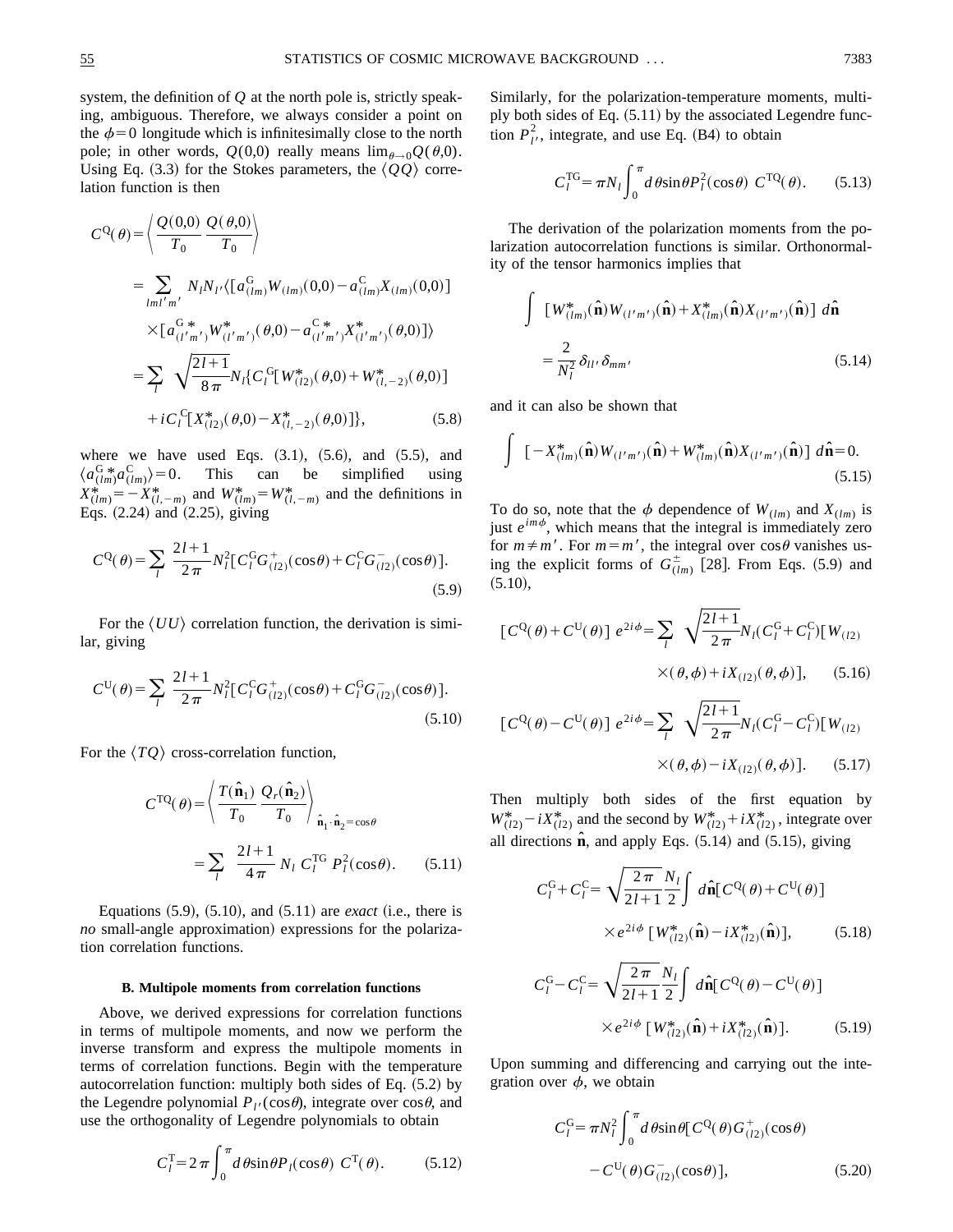$$
C_l^{\text{C}} = \pi N_l^2 \int_0^{\pi} d\theta \sin\theta \left[ C^{\text{U}}(\theta) G^{\dagger}_{(l2)}(\cos\theta) - C^{\text{Q}}(\theta) G^{\dagger}_{(l2)}(\cos\theta) \right],
$$
 (5.21)

which are the desired relations giving the polarization multipole moments in terms of the polarization autocorrelation functions. Given some measured correlation functions, evaluation of Eq.  $(5.21)$  for any *l* will probe the existence of nonscalar modes.

## **C. Correlation functions in the small-angle limit**

In order to make contact with previous work and to present estimates useful for measurements on a small patch of the sky, we now derive the small-angle limit of the above expressions which give correlation functions in terms of multipole moments (and *vice versa*). The correlation functions given in previous work were of Stokes parameters measured in a fixed coordinate basis, whereas ours are of Stokes parameters measured with respect to the great arc connecting the two points being correlated. However, our results can be compared with previous results by taking  $\phi=0$  in their expressions. Although the expressions for correlation functions in the small-angle limit given in Refs.  $[13,14]$  are quite complicated, when the small-angle limit is taken consistently in all steps, the expressions simplify greatly, as emphasized in Ref. [39] (and resemble correlation functions for ellipticities of galaxies due to weak lensing from large-scale inhomogeneities  $[28,40]$ .

Once again we begin with the temperature moments. A useful asymptotic relation is

$$
P_l(\cos\theta) \sim J_0(s), \quad s \equiv (2l+1)\sin(\theta/2) \to 0, \quad (5.22)
$$

where  $J_m(s)$  is the Bessel function of order *m*. Substituting into Eq.  $(5.2)$ , approximating the sum by an integral and taking the limit  $l \ge 1$  gives

$$
C^{T}(\theta) \approx \frac{1}{2\pi} \int^{\infty} l \, dl \, J_0(l\theta) C_l^{T} \tag{5.23}
$$

for  $\theta \ll 1$ . For the temperature-polarization cross-correlation function, we note that

$$
P_l^2(\cos\theta) \sim 4l^4 J_2(s), \quad s \to 0,
$$
 (5.24)

which gives

$$
C^{TQ}(\theta) \approx \frac{2^{3/2}}{\pi} \int l^3 dl \ C_l^{TG} J_2(l\theta), \qquad (5.25)
$$

for  $\theta \ll 1$ , from Eq. (5.11).

For the polarization autocorrelation functions, note that  $[28]$ 

$$
G^{\pm}_{(lm)}(\cos\theta) \sim \frac{1}{4} l^4 [J_0(s) \pm J_4(s)], \quad s \to 0.
$$
 (5.26)

From Eq.  $(5.9)$  we obtain

$$
C^{Q}(\theta) \approx \frac{1}{2\pi} \int l \ dl [(C_{l}^{G} + C_{l}^{C})J_{0}(l\theta) + (C_{l}^{G} - C_{l}^{C})J_{4}(l\theta)],
$$
\n(5.27)

and from Eq.  $(5.10)$  we obtain

$$
C^{U}(\theta) \approx \frac{1}{2\pi} \int l \ dl [(C_{l}^{G} + C_{l}^{C})J_{0}(l\theta) - (C_{l}^{G} - C_{l}^{C})J_{4}(l\theta)],
$$
\n(5.28)

for  $\theta \ll 1$ .

Equations  $(5.23)$ ,  $(5.25)$ ,  $(5.27)$ , and  $(5.28)$  agree with the forms in Eq. (19) in Ref. [39] for  $\phi = 0$  and  $\dot{C}_l^C = 0$ . (Also recall that  $\langle Q_r U_r \rangle = \langle T U_r \rangle = 0.$  If  $C_l^C = 0$ , then  $\langle Q_rQ_r+U_rU_r\rangle$  [which depends on an integral over *J*<sub>0</sub>(*l* $\theta$ )] and  $\langle Q_rQ_r-U_rU_r\rangle$  [which depends on an integral over  $J_4(l\theta)$  depend on the same set of moments  $C_l^G$  and are therefore *not* independent. However, if  $C_l^C \neq 0$ , then these correlation functions will depend on two independent sets of moments.

We can also derive expressions for the multipole moments for  $l \ge 1$  in terms of a correlation function measured at small angular separations. For example, using Eq.  $(5.22)$  to approximate Eq.  $(5.12)$  for  $l \ge 1$  gives

$$
C_l^{\mathrm{T}} \simeq 2\pi \int J_0(l\theta) C^{\mathrm{T}}(\theta) \theta \ d\theta \tag{5.29}
$$

and using Eq.  $(5.24)$  to approximate Eq.  $(5.13)$  gives

$$
C_l^{\text{TG}} \simeq 4\sqrt{2}\,\pi l^2 \int J_2(l\,\theta) C^{\text{TQ}}(\,\theta)\,\theta \, d\theta \,. \tag{5.30}
$$

Using Eq.  $(5.26)$ , we can approximate Eq.  $(5.20)$  by

$$
C_l^{\mathcal{G}} \approx \frac{\pi}{2} \int \left( C^{\mathcal{Q}}(\theta) [J_0(l\theta) + J_4(l\theta)] - C^{\mathcal{U}}(\theta) [J_0(l\theta) - J_4(l\theta)] \right) \theta \ d\theta \qquad (5.31)
$$

and Eq.  $(5.21)$  by

$$
C_l^{\mathcal{C}} \approx \frac{\pi}{2} \int \left\{ C^U(\theta) [J_0(l\theta) + J_4(l\theta)] - C^Q(\theta) [J_0(l\theta) - J_4(l\theta)] \right\} \theta \ d\theta. \tag{5.32}
$$

If any nonzero  $C_l^C$  is found in this way with correlation functions measured on a small patch of the sky, it is an indication of vector or tensor modes.

## **VI. SUMMARY AND DISCUSSION**

This paper provides a detailed and complete formalism for characterizing polarization fluctuations in a full-sky map of the cosmic microwave background. We give explicit forms for tensor spherical harmonics, in which the polarization can be expanded in direct analogy to the expansion of temperature perturbations in the usual spherical harmonics. The tensor harmonics are numerically just as easy to evaluate as spherical harmonics, so polarization map simulation and analysis will be no more cumbersome than in the temperature case.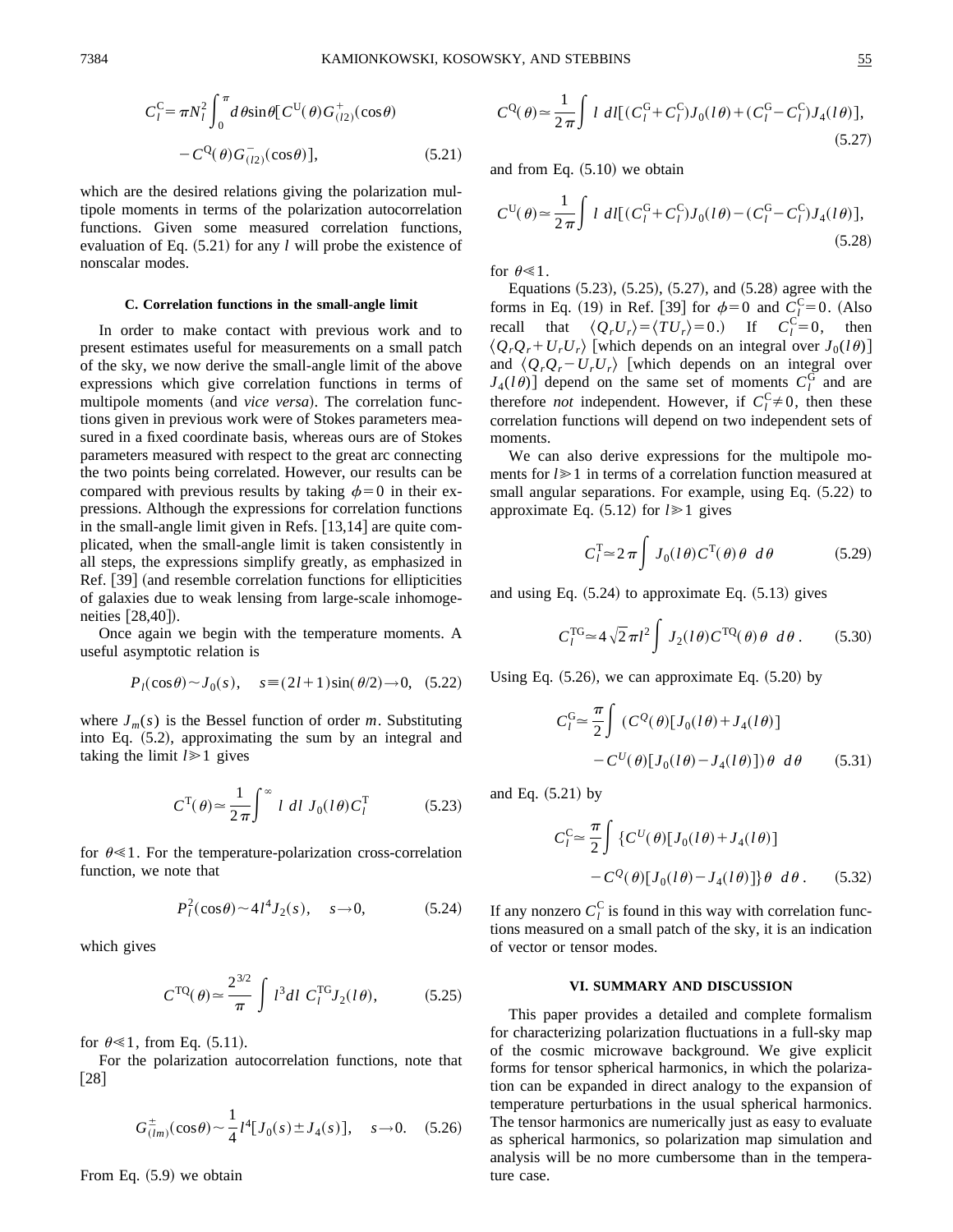The most important physics results presented here are that of the six sets of multipole coefficients describing the correlations in a temperature or polarization map, two must be zero if the Universe is parity invariant, and a third vanishes for scalar metric perturbations. The moments  $C_l^C$ , which are nonzero only for vector and tensor metric perturbations, are in principle an unambiguous probe of primordial gravity waves and vorticity  $[19,20]$ . A cosmological contribution to the moments  $C_l^{\text{TC}}$  or  $C_l^{\text{CG}}$  would demonstrate a remarkable handedness to the primordial perturbation spectrum. A much more likely and practical use of these moments is to monitor foreground microwave emission. We also note that CMB polarization may give useful information on primordial magnetic fields  $[17,41]$  and galaxy cluster magnetic fields  $[42]$ . Measurement of polarization in the Sunyaev-Zeldovich effect can be used to measure cluster transverse velocities  $[43]$ and/or the CMB quadrupole moment incident on the cluster  $[44]$ .

Most current microwave background codes calculate the Legendre coefficients of the radiation brightness in Fourier space  $[35]$ . We have derived exact expressions for all of the multipole moments in terms of these brightness coefficients. For tensor metric perturbations, the expressions are particularly simple and trivial to implement numerically. The result for scalar perturbations is somewhat more complex, involving an infinite sum over the brightness moments. However, the contribution of the sum to the final expression for the multipole moments is only significant for the lowest moments, so the overall cost of the computation should only increase slightly. The formulas for the multipole moments derived in this paper should allow for relatively simple conversion of existing CMB codes.

Of course, a cosmological signal will have to be distinguished from foreground contamination. Synchrotron emission from our galaxy is highly polarized  $[45]$ , and extragalactic radio sources may also contribute significantly  $[46]$ . The amplitude of these foreground polarization sources is unknown at the present time. Since both likely foregrounds have a spectral dependence substantially different from the blackbody CMB spectrum, the usual techniques for subtracting foregrounds from temperature maps should also work for polarization  $[47]$ .

Of course, simply attaining the necessary sensitivity to make any polarization detection will be a great experimental accomplishment. The MAP satellite, currently being constructed, will have the sensitivity to make a statistical detection of polarization. The Planck satellite, now in the planning stage, should be capable of seeing polarization on a pixel-bypixel basis if it is configured to measure polarization. At this time, it is undecided whether Planck, which uses incoherent bolometer detectors in its most sensitive frequency channels, will sacrifice some temperature sensitivity to make polarized measurements. But optimistically, within a decade we may have in hand detailed temperature or polarization maps of the cosmic microwave background. How much cosmological information can be extracted from such maps is currently under study [34]. The formalism presented in this paper provides a basis for addressing such questions.

# **ACKNOWLEDGMENTS**

We would like to thank Jerry Jungman, Lloyd Knox, and Uros Seljak for helpful conversations, and David Spergel and Gary Hinshaw for stimulating questions. This work was supported by U.S. DOE Contract No. DEFG02-92-ER 40699, NASA NAG5-3091, and the Alfred P. Sloan Foundation at Columbia, NASA AST94-19400 at Fermilab, and the Harvard Society of Fellows. M.K. acknowledges the hospitality of the NASA/Fermilab Astrophysics Center and the CERN Theory Group.

## **APPENDIX A: DIFFERENTIAL GEOMETRY ON THE SPHERE**

This appendix collects results from differential geometry, with particular application to the manifold  $S^2$  (the twosphere), which are needed in definitions of and calculations with the tensor spherical harmonics on the celestial sphere. We use the notation  $f_{a} \equiv \partial f / \partial x^{a}$  to indicate a regular partial derivative and  $f_{a} = \nabla_a f$  for a covariant derivative. We use the colon, ":" rather than the more traditional semicolon, ";" to distinguish derivatives on  $S^2$  from four-dimensional derivatives in general relativity. All of our tensors are defined with respect to a coordinate basis. Note the metric tensor  $g_{ab}$  commutes with covariant differentiation:  $g_{ab;c} = 0$ . The determinant of the metric is denoted by  $g \equiv ||g_{ab}||$ . Covariant derivatives of scalars, vectors, and (rank-two) tensors are

$$
S_{:a} = S_{,a}, \qquad V^a_{:b} = V^a_{,b} + V^c \Gamma^a_{bc},
$$
  

$$
T^{ab}_{:c} = T^{ab}_{,c} + T^{db} \Gamma^a_{cd} + T^{ad} \Gamma^b_{cd},
$$
 (A1)

where the  $\Gamma^a_{bc}$  are Christoffel symbols defined by

$$
\Gamma_{bc}^a = \frac{1}{2} g^{ad}(g_{db,c} + g_{dc,b} - g_{bc,d}).
$$
 (A2)

We have used the formula for the fourth derivatives of a scalar function

$$
S^{:ab}{}_{ab} = \nabla^2 \nabla^2 S + R^{db} S_{:db} + \frac{1}{2} R^{:d} S_{:d}, \qquad \nabla^2 S = S^{:a}{}_{a},
$$

$$
R_{ab} = R^c{}_{acb}, \qquad R = R^a{}_{a}, \tag{A3}
$$

where *Rabcd* , *Rab* , and *R* are the Riemann tensor, the Ricci tensor, and Ricci scalar, respectively. We have also used the formula of integration by parts

$$
\oint d\hat{\mathbf{n}} \; X^{ab} Y_{:ab} = - \oint d\hat{\mathbf{n}} \; X^{ab}{}_{:a} Y_{:b} = \oint d\hat{\mathbf{n}} \; X^{ab}{}_{:ab} Y,
$$
\n(A4)

where  $\oint$  indicates integration over a closed manifold with no boundary, and  $d\hat{\bf{n}}$  is shorthand for  $\sqrt{g} dx^1 dx^2$ .

On a two-dimensional manifold the Levi-Civita symbol is a traceless antisymmetric rank-two tensor given by

$$
\epsilon_{ab} = \sqrt{g} \begin{pmatrix} 0 & 1 \\ -1 & 0 \end{pmatrix}
$$
 (A5)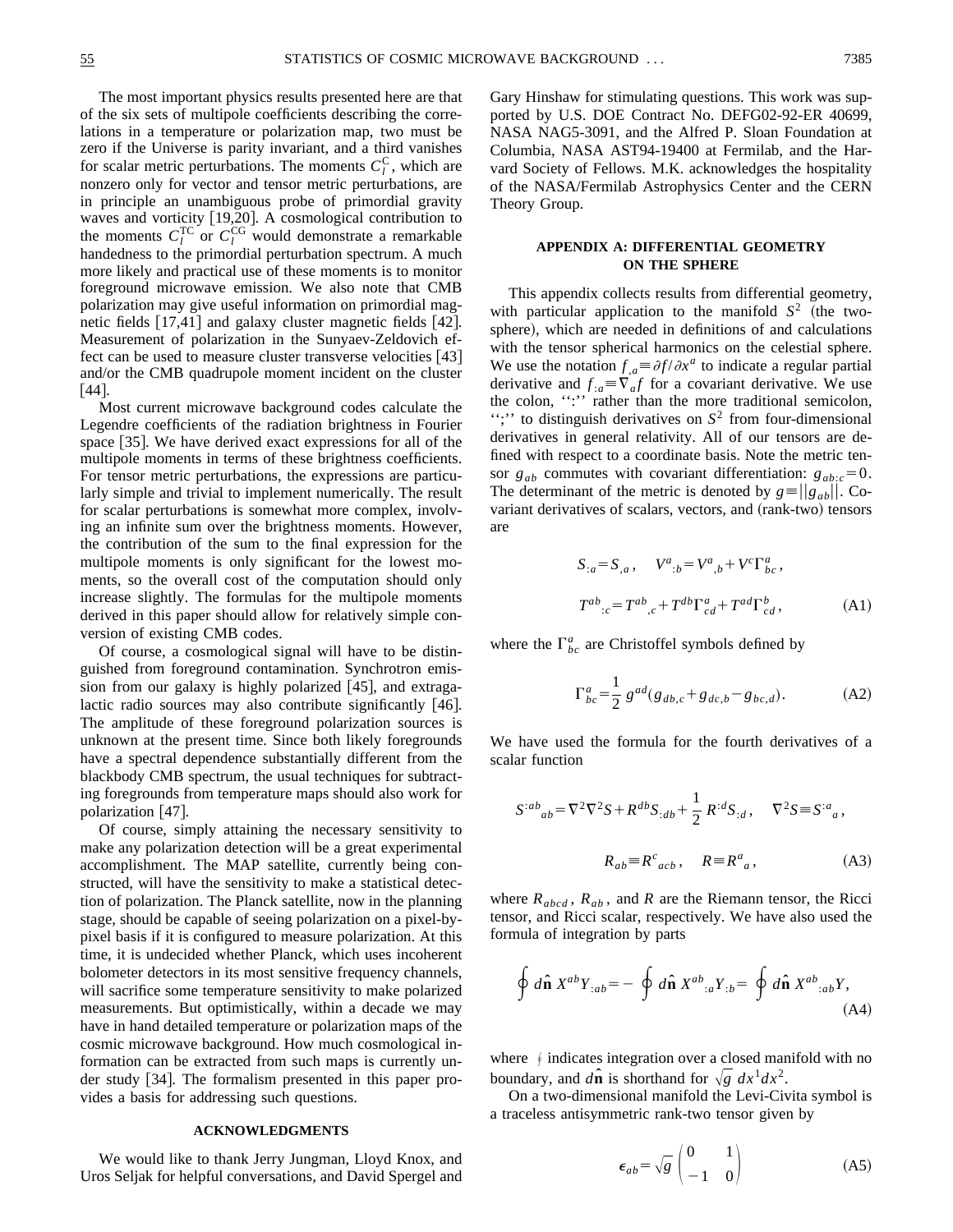which has the simple properties

$$
\epsilon_{ca} \epsilon^c{}_b = g_{ab} = -\epsilon_{ac} \epsilon^c{}_b, \quad \epsilon_{ab} \epsilon_{cd} = g_{ac} g_{bd} - g_{ad} g_{bc},
$$

$$
\epsilon_{ab:c} = 0.
$$
(A6)

A rank-two tensor is trace-free (or traceless) if, and only if,  $g^{ab}T_{ab}=0$ , and a rank-two tensor is symmetric if, and only if,  $T_{ab} = T_{ba}$ . In two dimensions the latter requirement is equivalent to  $\epsilon^{ab}T_{ab}=0$ . Linear polarization is described by a symmetric trace-free rank-two tensor, or STF for short.

The geometry of a two-dimensional manifold is particularly simple because it is determined solely by the Ricci scalar *R*. Some handy identities are

$$
R_{abcd} = \frac{1}{2} R \epsilon_{ab} \epsilon_{cd}, \quad R_{ab} = \frac{1}{2} R g_{ab} \epsilon^{ab} R_{abcd}
$$

$$
= R \epsilon_{cd} \epsilon^{ac} R_{abcd} = \frac{1}{2} R \epsilon_{bd}.
$$
(A7)

Another useful identity is

$$
M^{ab}N^{cd}\epsilon_{ac}\epsilon_{bd} = -M^{ab}N_{ab}
$$

if

$$
g^{ab}M_{ab} = g^{ab}N_{ab} = \epsilon^{ab}M_{ab} = \epsilon^{ab}N_{ab} = 0, \qquad (A8)
$$

i.e., for STF tensors only.

In this paper we are only interested in the geometry of the unit sphere  $S^2$ . Its geometry is nearly as simple as can be, since  $R=2$ . We exclusively use the explicit coordinate system defined by spherical polar coordinates ( $\theta$ , $\phi$ ), where  $\theta$  is the polar angle from a particular point on the sphere and  $\phi$ labels the angle on circles which are centered on this same point. In these coordinates the metric is

$$
g_{ab} = \begin{pmatrix} 1 & 0 \\ 0 & \sin^2 \theta \end{pmatrix}, \quad g = ||g_{ab}|| = \sin^2 \theta, \quad (A9)
$$

while the antisymmetric tensor is

$$
\epsilon_{ab} = \begin{pmatrix} 0 & \sin \theta \\ -\sin \theta & 0 \end{pmatrix}, \quad \epsilon^a{}_b = \begin{pmatrix} 0 & \sin \theta \\ -\csc \theta & 0 \end{pmatrix}.
$$
 (A10)

From this metric the Christoffel symbols follow as

$$
\Gamma^{\theta}_{\phi\phi} = -\sin\theta\cos\theta, \quad \Gamma^{\phi}_{\theta\phi} = \Gamma^{\phi}_{\phi\theta} = \cot\theta,
$$

$$
\Gamma^{\theta}_{\theta\theta} = \Gamma^{\theta}_{\theta\phi} = \Gamma^{\theta}_{\phi\theta} = \Gamma^{\phi}_{\theta\theta} = \Gamma^{\phi}_{\phi\phi} = 0.
$$
(A11)

The explicit components of the second derivatives of a scalar function are

$$
Y_{:ab} = Y_{,ab} - \Gamma^c_{ab} Y_{,c} ;
$$
  
\n
$$
Y_{:\theta\theta} = Y_{,\theta\theta},
$$
  
\n
$$
Y_{:\theta\phi} = Y_{,\theta\phi} - \cot\theta Y_{,\phi},
$$
  
\n
$$
Y_{:\phi\phi} = Y_{,\phi\phi} + \sin\theta\cos\theta Y_{,\theta},
$$
  
\n(A12)

while explicit expressions for some second derivatives of a symmetric rank-two tensor are

$$
M^{ab}{}_{;ab} = M^{\theta\theta}{}_{,\theta\theta} + 2M^{\theta\phi}{}_{,\theta\phi} + M^{\phi\phi}{}_{,\phi\phi} - \sin\theta\cos\theta M^{\phi\phi}{}_{,\theta}
$$
  
+2cot $\theta M^{\theta\theta}{}_{,\theta}$ +4cot $\theta M^{\theta\phi}{}_{,\phi}$ + $(1-3\cos^2\theta)M^{\phi\phi}$   
- $M^{\theta\theta}{}_{,\phi}$  (A13)

and

$$
M^{ab}{}_{;ac}\epsilon^{c}{}_{b} = \sin\theta(M^{\theta\phi}{}_{,\theta\theta} + M^{\phi\phi}{}_{,\phi\theta}) - \csc\theta(M^{\theta\theta}{}_{,\theta\phi} + M^{\phi\theta}{}_{,\phi\phi}) - \cot\theta \csc\theta M^{\theta\theta}{}_{,\phi} + 5\cos\theta M^{\theta\phi}{}_{,\theta} + 3\cos\theta M^{\phi\phi}{}_{,\phi} + 3(\cos\theta \cot\theta - \sin\theta)M^{\theta\phi},
$$
\n(A14)

which again only apply if  $\epsilon^{ab} M_{ab} = 0$ .

# **APPENDIX B: SPHERICAL HARMONIC AND LEGENDRE FUNCTION IDENTITIES**

In this appendix, we list some identities involving spherical harmonics and Legendre functions which we have used in our calculations.

The associated Legendre functions are defined by

$$
P_l^m(x) = (-1)^m (1 - x^2)^{m/2} \frac{d^m}{dx^m} P_l(x), \quad \ge 0,
$$
 (B1)

$$
P_l^{-m}(x) = (-1)^m \frac{(l-m)!}{(l+m)!} P_l^m(x),
$$
 (B2)

in terms of Legendre polynomials,

$$
P_l(x) \equiv P_l^0(x). \tag{B3}
$$

The orthonormality relationship for associated Legendre functions is given by

$$
\int_{-1}^{1} dx P_l^m(x) P_{l'}^m(x) = \delta_{ll'} \frac{2}{2l+1} \frac{(l+m)!}{(l-m)!}.
$$
 (B4)

These functions satisfy the following recursion relations (see Eqs.  $8.733$  in Ref. [48]):

$$
P_l^{m+2}(x) + 2(m+1)\frac{x}{\sqrt{1-x^2}}P_l^{m+1}(x) + (l-m)(l+m+1)P_l^m(x) = 0,
$$
 (B5)

$$
(2l+1)\sqrt{1-x^2}P_l^{m-1}(x) = P_{l-1}^m(x) - P_{l+1}^m(x), \quad (B6)
$$

$$
(2l+1)xP_l^m = (l-m+1)P_{l+1}^m + (l+m)P_{l-1}^m, \quad (B7)
$$

$$
(1-x^2)\frac{dP_l^m}{dx} = (m+1)xP_l^m - (l-m+1)P_{l+1}^m, \quad (B8)
$$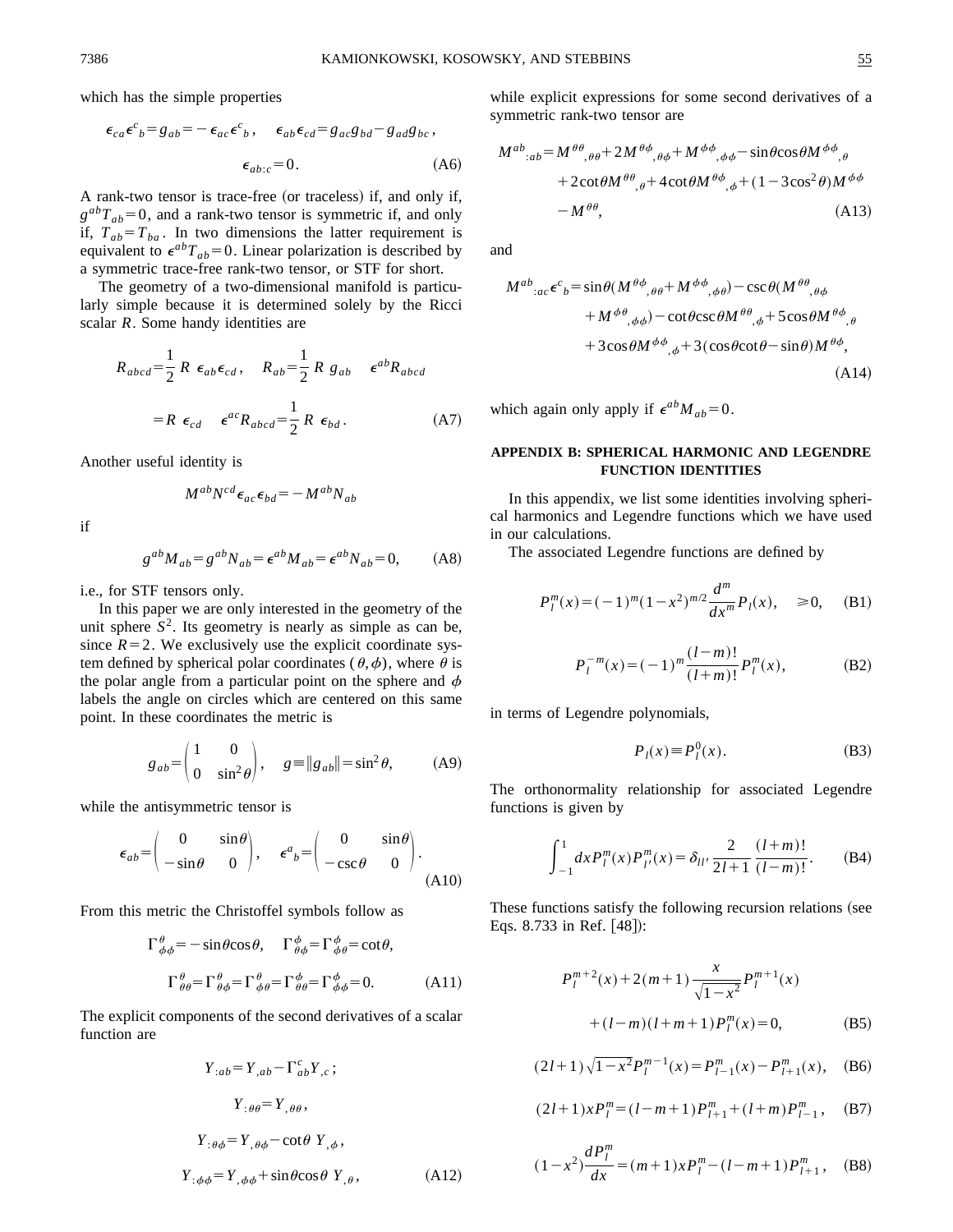$$
(1 - x2)\frac{dP_l^m}{dx} = -lxP_l^m + (l+m)P_{l-1}^m.
$$
 (B9)

Using orthonormality and completeness of Legendre polynomials, an associated Legendre function of  $m=2$  can be written in terms of Legendre polynomials using the inte- $\lvert \text{grad} \rvert \lvert 49 \rvert$ 

$$
\int_{-1}^{1} dx P_l(x) P_j^2(x)
$$
  
= 
$$
\begin{cases} 0, & l > j \text{ or } j+l \text{ odd,} \\ -2j(j-1)/(2j+1), & j=l, \\ 4, & l < j \text{ and } j+l \text{ even.} \end{cases}
$$
 (B10)

With the above conventions for Legendre functions, the spherical harmonics are given by

$$
Y_{(lm)}(\theta,\phi) = \sqrt{\frac{2l+1}{4\pi} \frac{(l-m)!}{(l+m)!}} P_l^m(\cos\theta) e^{im\phi}.
$$
\n(B11)

The convolution of a Legendre polynomial with a spherical harmonic is

$$
\int d\hat{\mathbf{n}} P_j(\hat{\mathbf{k}} \cdot \hat{\mathbf{n}}) Y_{(lm)}(\hat{\mathbf{n}}) = \frac{4\pi}{2l+1} Y_{(lm)}(\hat{\mathbf{k}}) \delta_{lj}.
$$
\n(B12)

This can be obtained by expressing the Legendre polynomial in terms of spherical harmonics with the spherical harmonic addition theorem and then using the orthonormality of spherical harmonics.

Angular-momentum lowering and raising operators can be used to derive the following recursion relations for spherical harmonics:

- [1] For a review of CMB measurements through the end of 1994, see M. White, D. Scott, and J. Silk, Annu. Rev. Astron. Astrophys. **32**, 329 (1994).
- [2] See the MAP home page, URL http://map.gsfc.nasa.gov
- [3] See the Planck home page, URL http://astro.estec.esa.nl/SAgeneral/Projects/Cobras/cobras.html
- [4] J. R. Bond *et al.*, Phys. Rev. Lett. **72**, 13 (1994).
- [5] W. Hu and N. Sugiyama, Phys. Rev. D **51**, 2599 (1995); W. Hu and N. Sugiyama, Astrophys. J. 444, 489 (1995); W. Hu and M. White, *ibid.* **471**, 30 (1996).
- [6] M. Kamionkowski, D. N. Spergel, and N. Sugiyama, Astrophys. J. Lett. 426, L57 (1994).
- [7] G. Jungman, M. Kamionkowski, A. Kosowsky, and D. N. Spergel, Phys. Rev. Lett. **76**, 1007 (1996); Phys. Rev. D **54**, 1332 (1996).
- [8] J. Magueijo and M. P. Hobson, Report No. astro-ph/9610105 (unpublished).
- @9# E. Gates, S. Dodelson, and A. Stebbins, Astrophys. J. **467**, 10  $(1996).$

$$
e^{i\phi}\sin\theta \ Y_{(lm)} = -\left[\frac{(l+m+1)(l+m+2)}{(2l+1)(2l+3)}\right]^{1/2} Y_{(l+1,m+1)} + \left[\frac{(l-m)(l-m-1)}{(2l-1)(2l+1)}\right]^{1/2} Y_{(l-1,m+1)},
$$
\n(B13)

$$
e^{-i\phi}\sin\theta \ Y_{(lm)} = \left[\frac{(l-m+1)(l-m+2)}{(2l+1)(2l+3)}\right]^{1/2} Y_{(l+1,m-1)} - \left[\frac{(l+m)(l+m-1)}{(2l-1)(2l+1)}\right]^{1/2} Y_{(l-1,m-1)},
$$
(B14)

which can be iterated and evaluated for  $m=0$  to obtain

 $\cos 2\phi \sin^2 \theta$  *Y*<sub>(*l*0)</sub>

$$
= \frac{1}{2} \Biggl\{ \Biggl[ \frac{(l+1)(l+2)(l+3)(l+4)}{(2l+1)(2l+3)^2(2l+5)} \Biggr]^{1/2} (Y_{(l+2,2)} + Y_{(l+2,-2)}) - 2 \frac{\sqrt{l(l-1)(l+1)(l+2)}}{(2l-1)(2l+3)} (Y_{(l,2)} + Y_{(l,-2)}) + \Biggl[ \frac{l(l-1)(l-2)(l-3)}{(2l-3)(2l-1)^2(2l+1)} \Biggr]^{1/2} (Y_{(l-2,2)} + Y_{(l-2,-2)}) \Biggr].
$$
\n(B15)

For the replacement  $\cos 2\phi \rightarrow \sin 2\phi$  make the replacements  $(1/2) \rightarrow (1/2i)$  in the prefactor and  $(Y_{(x,2)})$  $(1/2) \rightarrow (1/2i)$  $+Y_{(x,-2)}$ )→ $(Y_{(x,2)} - Y_{(x,-2)}).$ 

Looking at the  $\theta$  dependence of Eq. (B15), we get

$$
(1-x^2)P_j(x) = \frac{P_{j+2}^2}{(2j+1)(2j+3)} - \frac{2P_j^2}{(2j-1)(2j+3)} + \frac{P_{j-2}^2}{(2j+1)(2j-1)}.
$$
 (B16)

- @10# J. R. Bond and G. Efstathiou, Astrophys. J. Lett. **285**, L47 (1984); Mon. Not. R. Astron. Soc. 226, 655 (1987).
- [11] M. Zaldarriaga and D. Harari, Phys. Rev. D 52, 3276 (1995).
- [12] R. A. Frewin, A. G. Polnarev, and P. Coles, Mon. Not. R. Astron. Soc. 266, L21 (1994); D. Harari and M. Zaldarriaga, Phys. Lett. B 319, 96 (1993); K. L. Ng and K. W. Ng, Astrophys. J. 445, 521 (1995); E. Milaneschi and R. Valdarnini, Astron. Astrophys. **162**, 5 (1986); R. G. Crittenden, R. L. Davis, and P. J. Steinhardt, Astrophys. J. 417, L13 (1993).
- $[13]$  A. Kosowsky, Ann. Phys.  $(N.Y.)$  246, 49  $(1996)$ .
- [14] D. Coulson, R. Crittenden, and N. G. Turok, Phys. Rev. Lett. 73, 2390 (1994); A. Melchiorri and N. Vittorio, in *The Cosmic Background Radiation (CBR 96)*, Proceedings of the NATO Advanced Study Institute, Strasbourg, France, 1996 (Plenum, New York, in press).
- $[15]$  R. K. Sachs and A. M. Wolfe, Astrophys. J.  $147$ , 73  $(1967)$ ; M. White and W. Hu, Report No. astro-ph/9609105 (unpublished).